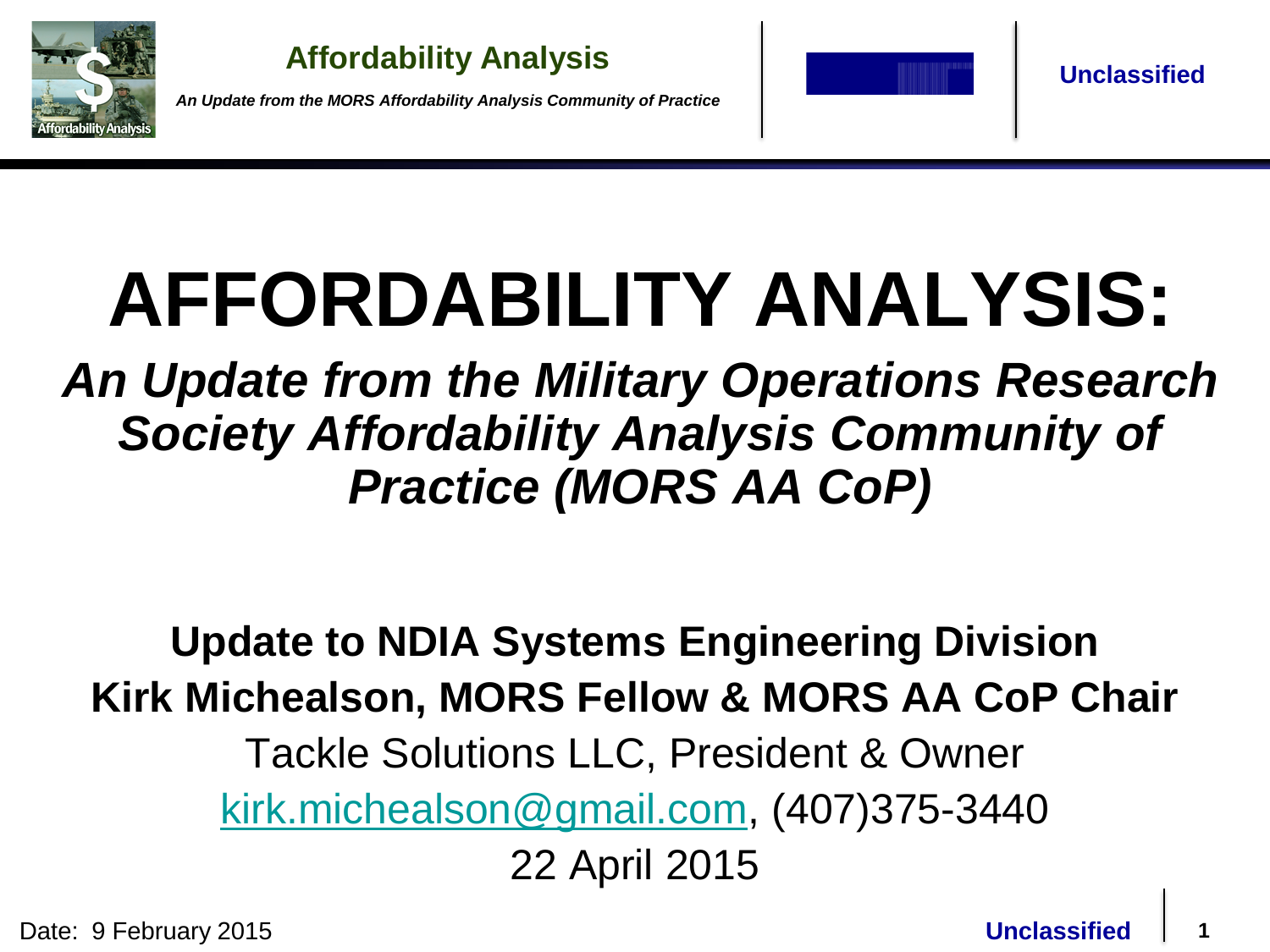

*An Update from the MORS Affordability Analysis Community of Practice*



**Unclassified**

# **Overview**

- **History of MORS and Affordability Analysis**
- **Current Status**
- **Request Support from NDIA SE Division**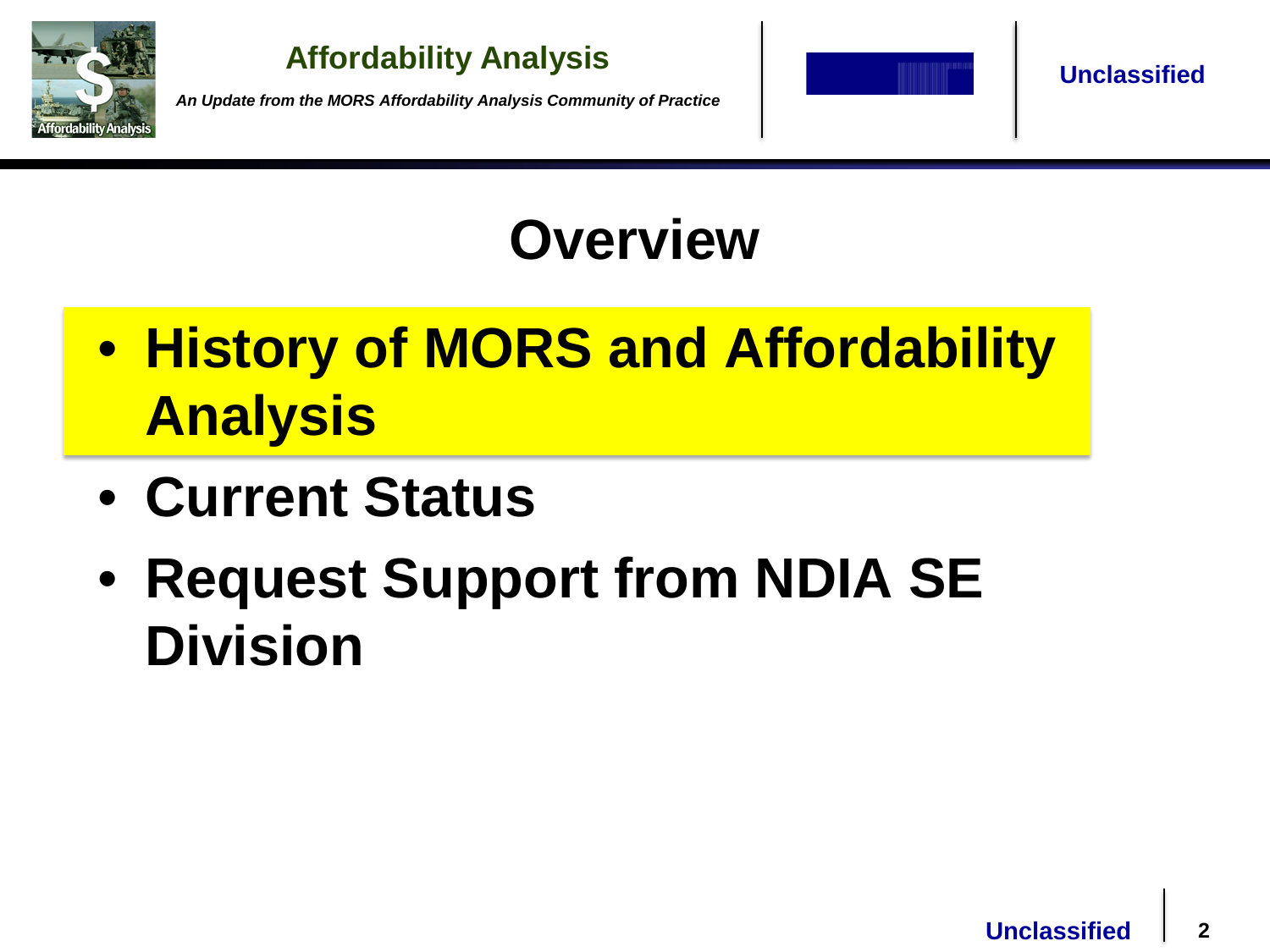



**Unclassified**

*An Update from the MORS Affordability Analysis Community of Practice*

# **Leading to Affordability Analysis**



Congress passes the Weapon System Acquisition Reform Act *(WSARA) to improve the way DoD contracts and purchases major weapons systems*. The law established the Office of Cost Assessment and Program Evaluation (CAPE) and emplaced reforms that were expected to save billions of dollars.

**2010**

**2011** 

**2009**



As the WSARA formally demanded more fidelity and rigor in acquisition analysis, *leaders in DoD asked MORS to engage the Acquisition and Analysis Communities to share and develop a set of best practices* which address risk assessment and trade space analysis in support of acquisition.



In Sept. 2011, MORS held the workshop *"Risk, Trade Space & Analytics in Acquisition,"* to determine and share a set of best practices for those significant analytic challenges that arise during the acquisition process. *One significant conclusion from that workshop was that "affordability analysis" was poorly defined across the community.* Leaders in DoD asked MORS for help with definitions and procedures.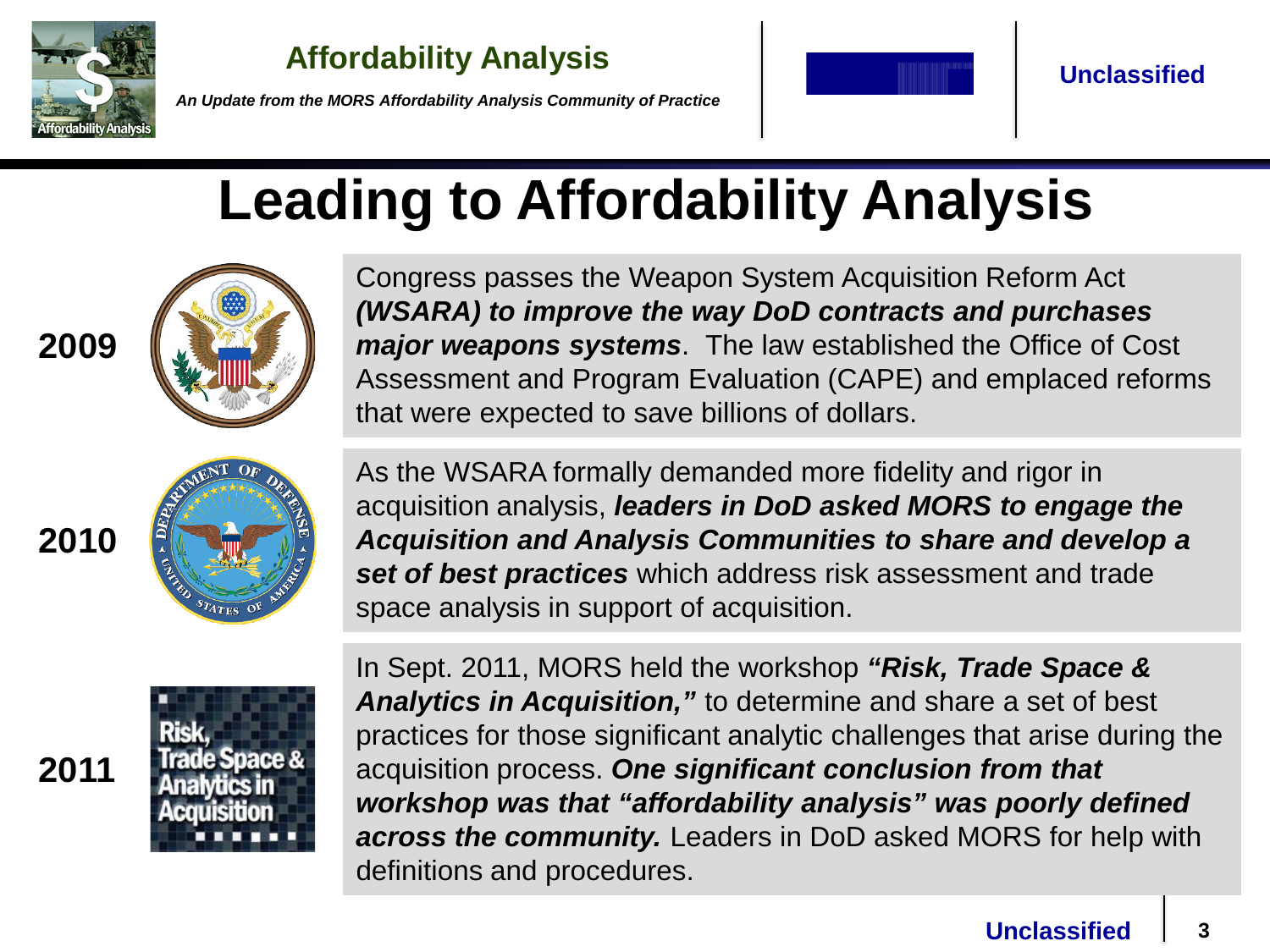

**2012**

**Affordability Analysis**



**Unclassified**

*An Update from the MORS Affordability Analysis Community of Practice*

# **MORS and Affordability Analysis**



In response to those demands, in October of 2012 MORS held a follow-on workshop, *"Affordability Analysis: How Do We Do It?"* Participants defined differences in methods for affordability analysis and cost analysis, and the workshop confirmed that *the topic is sufficiently complex and important to demand more regular attention. Leaders in DoD again* asked MORS for help.

### • **Leadership and Other Briefs**

o ASD(Acq), OSD(ATL), J8, MCCDC, WINFORMS, MORS Industry Day

### • **Recommended Next Steps**

- 1) Form a team to continue working affordability analysis
- 2) Complete the research from the workshop and answer the questions from the Leadership
- 3) Develop a "how to" manual / guide / process
- 4) "Test" the process with pilot projects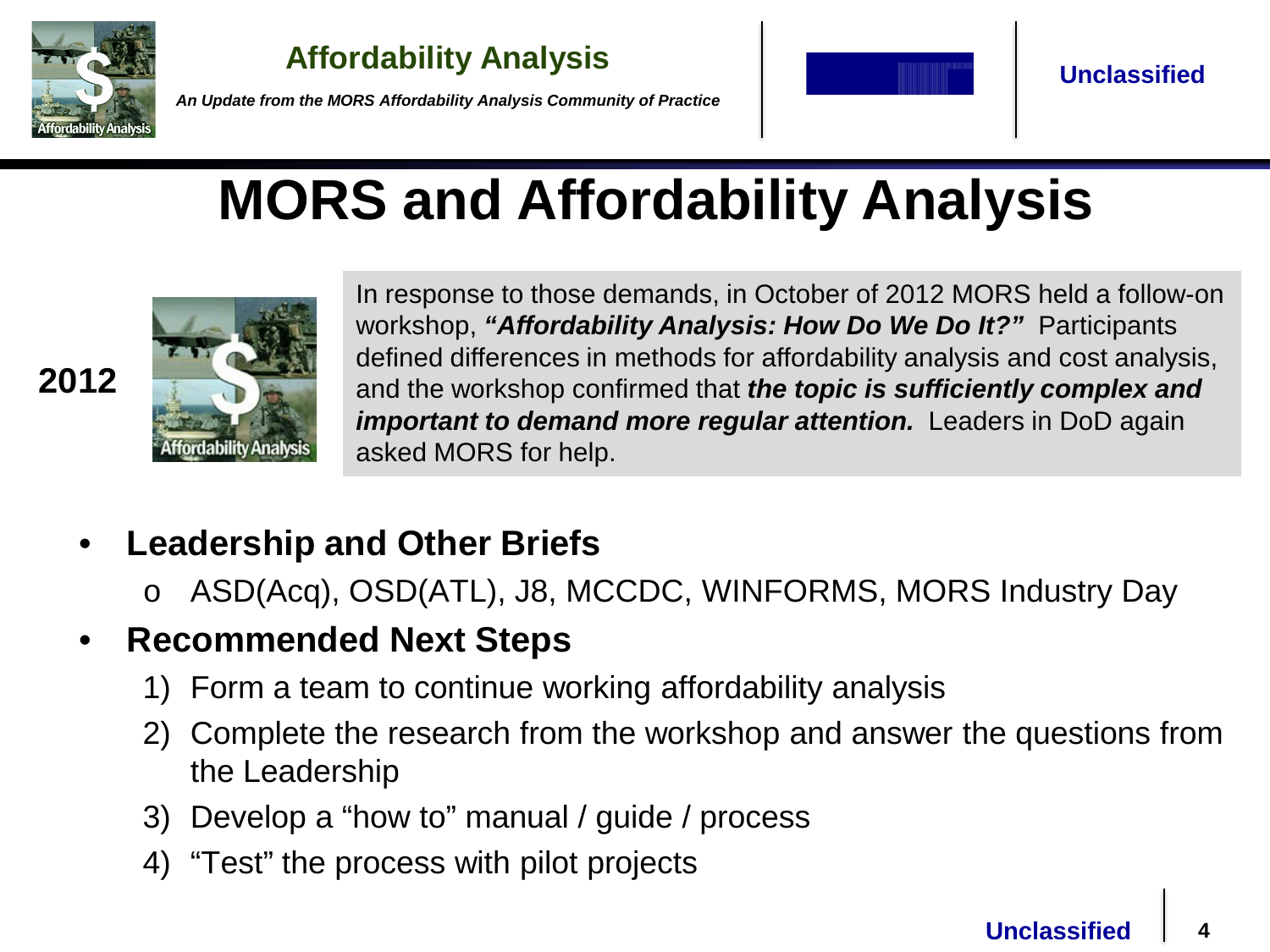



**Unclassified**

*An Update from the MORS Affordability Analysis Community of Practice*

# **MORS and Affordability Analysis**



In February 2013, *MORS established an Affordability Analysis Community of Practice* to meet regularly, complete unfinished items from the workshop, and build up the body of knowledge around affordability analysis with their "Affordability Research Document."

### • **Recommended Next Steps Completed**

- 1) Form a team to continue working affordability analysis
	- Established the MORS Affordability Analysis CoP in February 2013
	- <http://www.mors.org/Communities/Affordability-Analysis>
- 2) Complete the research from the workshop and answer the questions from the Leadership
	- Developed the MORS AA CoP "Affordability Research Document"
	- Posted on MORS Website in December 2013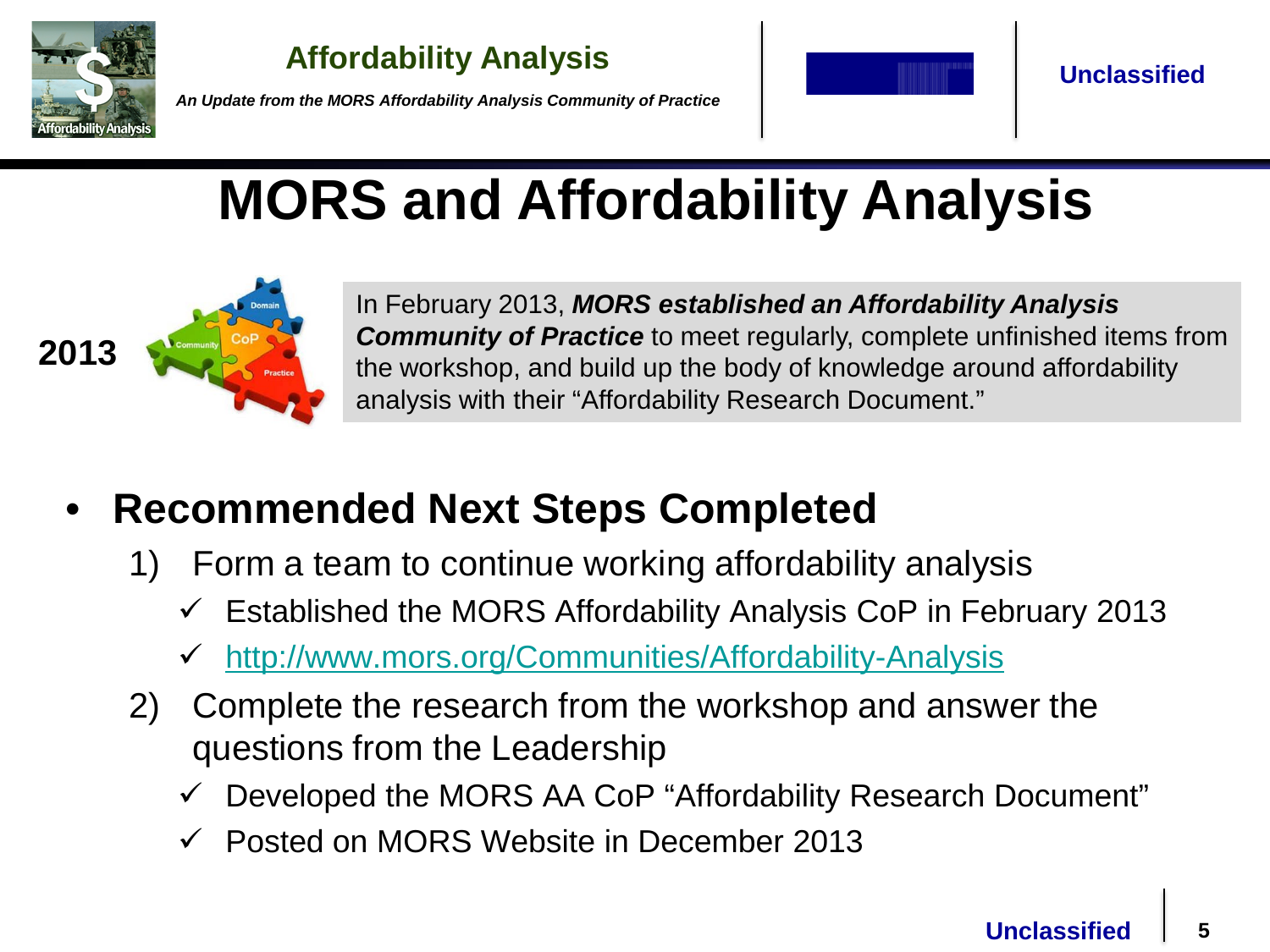

*An Update from the MORS Affordability Analysis Community of Practice*



**Unclassified**

# **MORS Affordability Analysis: Organizations**

### • **Proponents**

o ASD(Acquisition), OSD(ATL) & J8

### • **Industry Marketing Partners**

- o INCOSE Garry Roedler, Joe Bobinis & Taki Turner
- o NDIA SE Division Frank Serna, Steve Henry & Geoff Draper
- o ICEAA Dan Nussbaum
- **Leadership Team**
	- o USAF AFMC HQ AFMC / A5CE Harry Conley & Mike Eberle
	- o USA TRADOC Analysis Center Frank Decker & Matt Boetig
	- o USMC HQMC P&R PA&E Hal Swyers & Randi Van Nyhuis

### • **Core Team**

o MITRE, Price Systems & Lockheed Martin

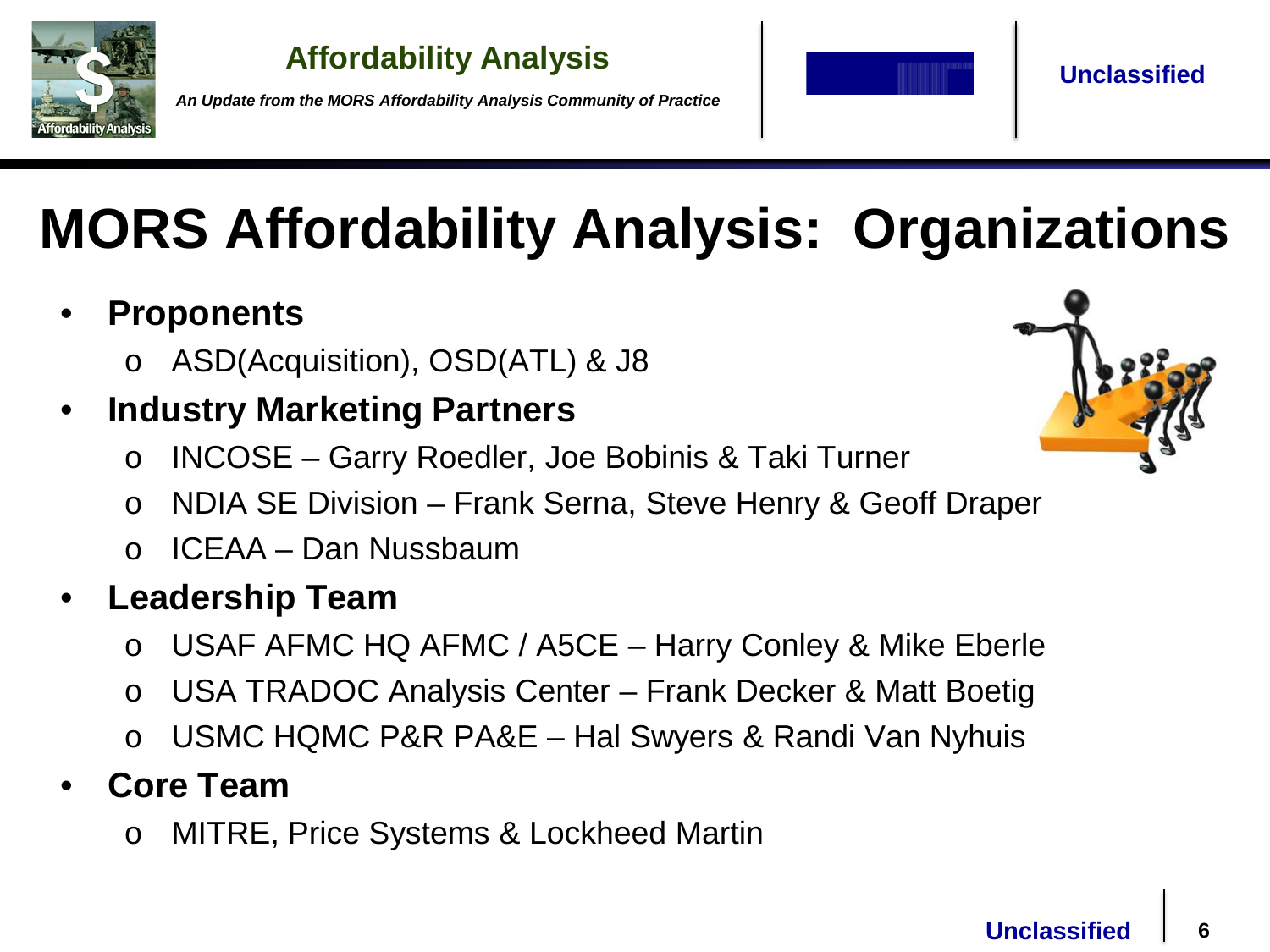



**Unclassified**

*An Update from the MORS Affordability Analysis Community of Practice*

# **MORS Affordability Analysis: Other Organizations**

### • **Other Government**

- o COCOMs: CENTCOM, EUCOM, NORTHCOM, PACOM & STRATCOM
- o International: UK MoD, Australia DSTO
- NavAir, TRAC-WSMR, HQMC C4, USA Corps of Engineers

# • **Industry**

- o Boeing, Northrop Grumman, Lockheed Martin
- o Accenture, Textron Systems, Technomics, Analytical Graphics, SAS

### • **Other**

- o Academia: DAU & NPS
- o FARC: JHU/APL
- o FFRDC: MITRE

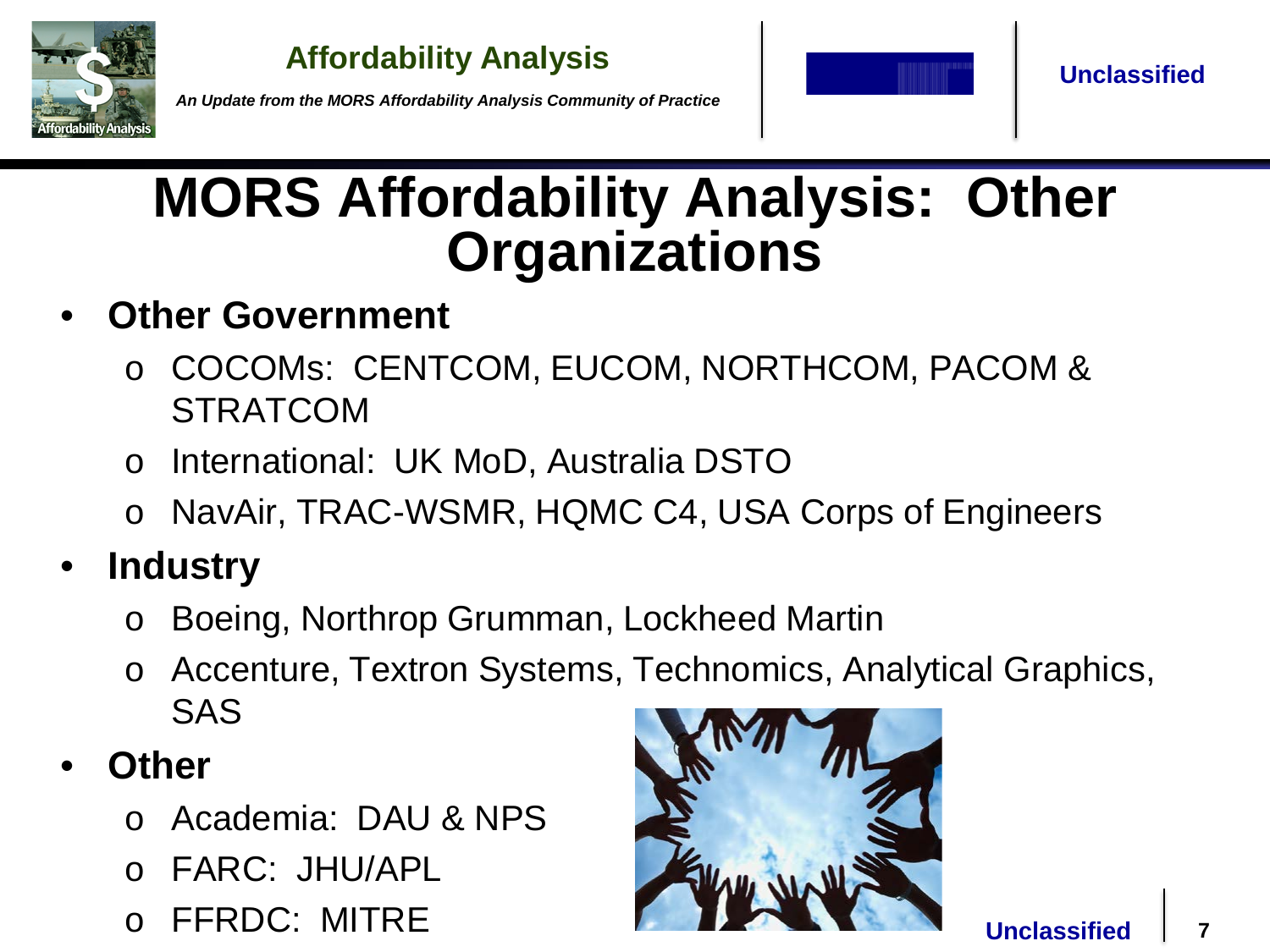

*An Update from the MORS Affordability Analysis Community of Practice*



**Unclassified**

# **Affordability Analysis Framework**



**Unclassified 8**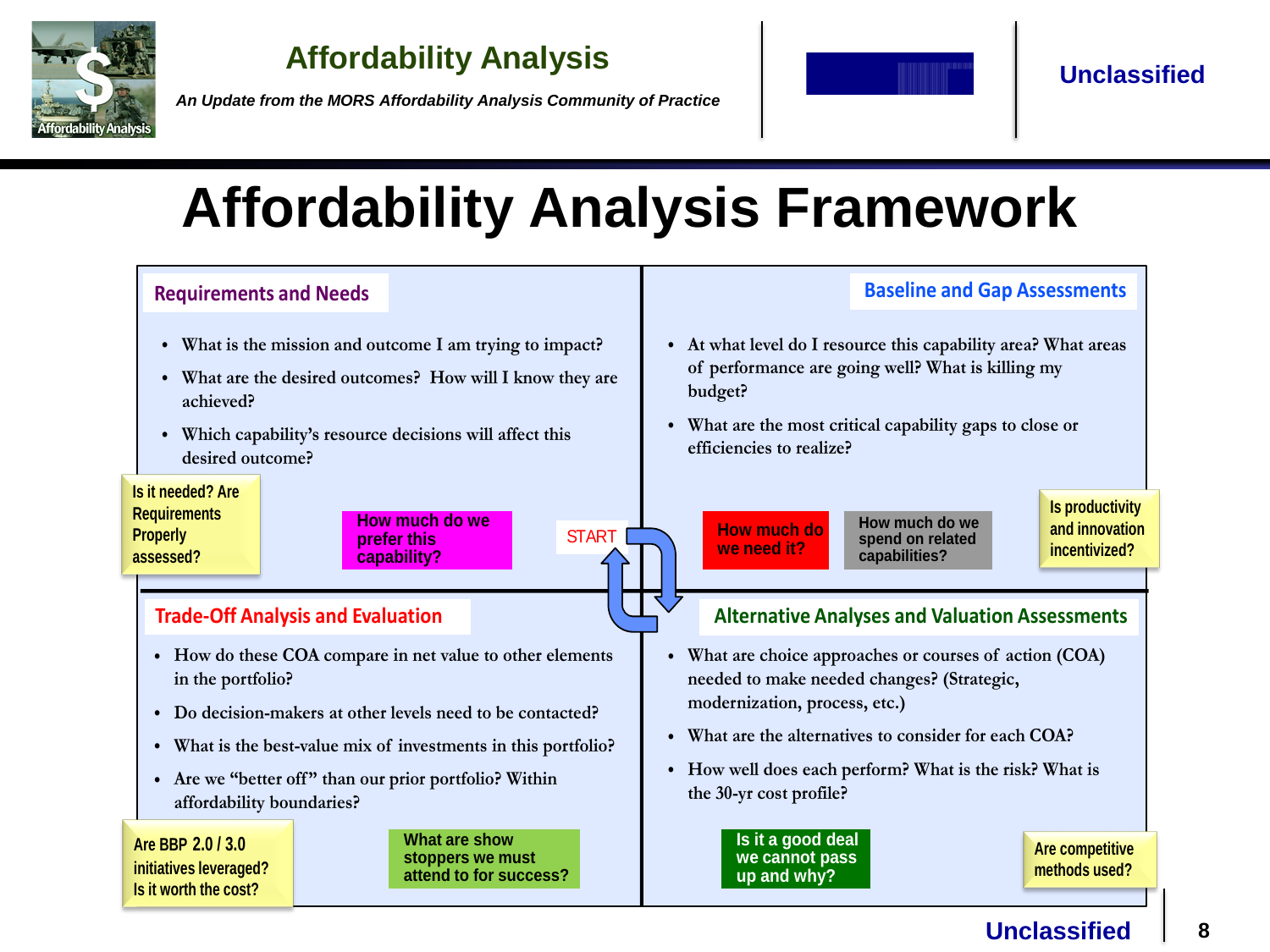

*An Update from the MORS Affordability Analysis Community of Practice*



**Unclassified**

# **"Big A" & "little a" Affordability**

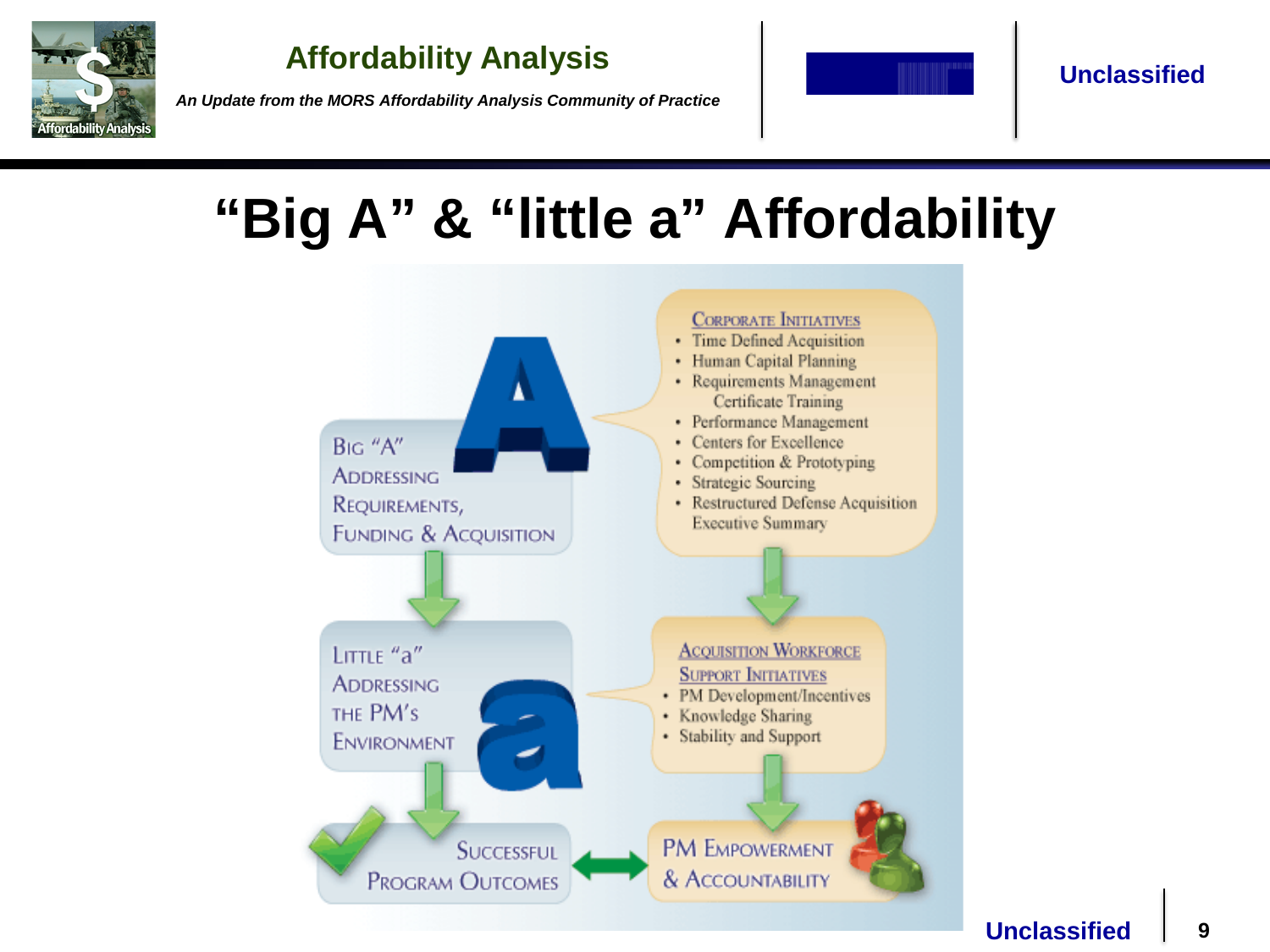

*An Update from the MORS Affordability Analysis Community of Practice*



# **Current Definitions: Affordability**

### • **Affordability**

o The degree to which the resources being allocated to a capability relative to other uses of those resources reflects (i) the importance, urgency, and satisfaction of mission, strategic investment, and organizational needs, and (ii) a prudent balance of performance, cost, and schedule constraints consistent with the time phased availability (technical, market, and fiscal) of budgeted resources.

### • **Affordability Analysis**

o A process and assessment that supports resource allocation decision-making. It identifies and quantifies the performance expectations of stakeholders, assigns value to those expectations, and measures the life cycle cost of alternatives relative to both opportunity costs and resourcing actions or plans.

### • **Affordability Analysis Outcome**

o Practically, affordability analyses must substantiate resource plans, given a mission scope, budget scope, while taking advantage of "good buys" and available offsets. Culturally, rewarding the practice and use of affordability analyses should change the conversations of decisions-makers, enabling them to deliver portfolio outcomes that are more effective and efficient while staying within and informing budget boundaries.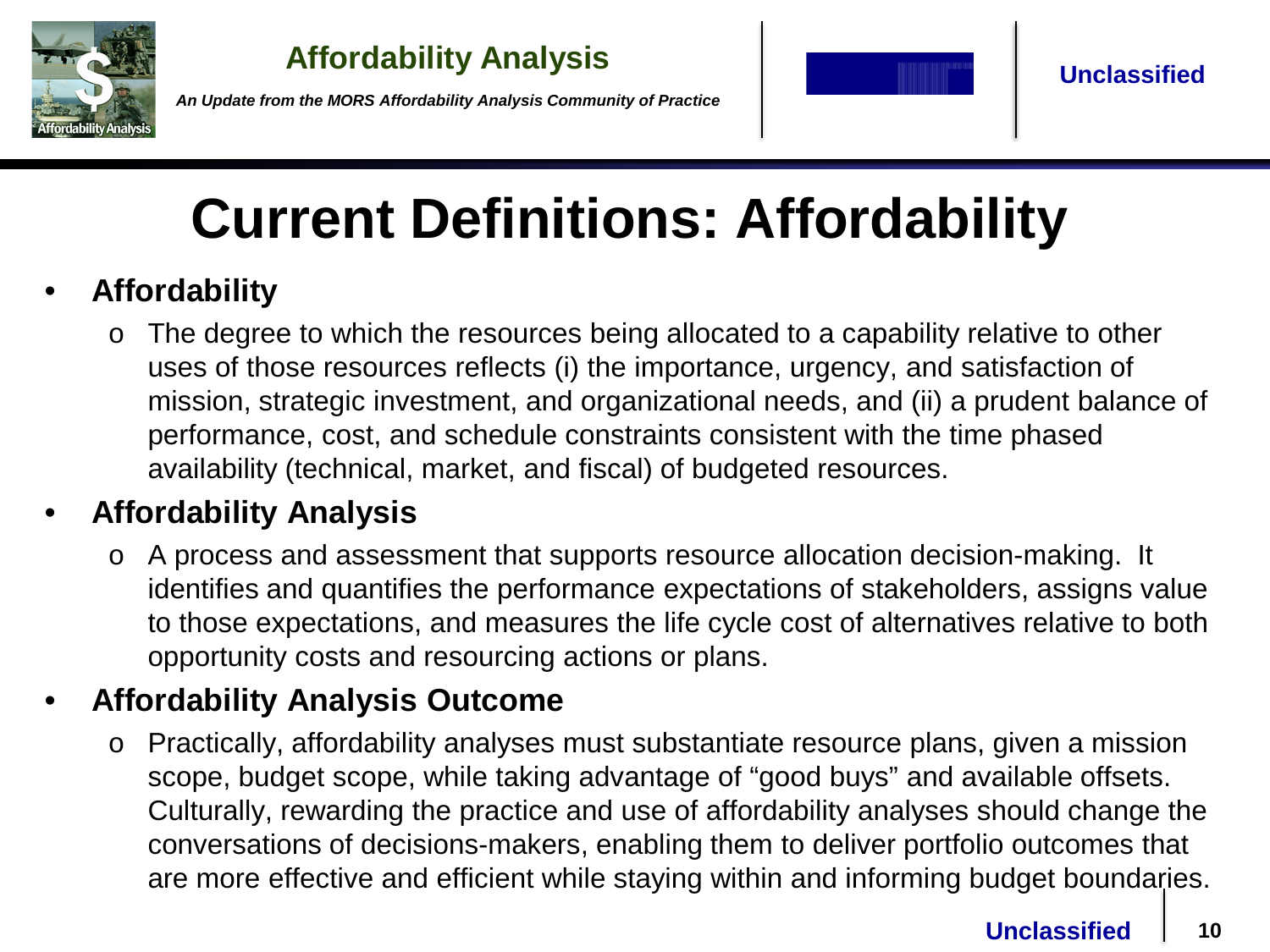

**2014**

**Affordability Analysis**



*An Update from the MORS Affordability Analysis Community of Practice*

# **MORS and Affordability Analysis**



In March 2014, MORS conducted the workshop, *"Affordability Analysis: Developing the Process,"* the next step in serving the DoD Acquisition and Analysis Communities. Here MORS used rigorous and professionally-led methods to develop the underpinnings of a "How To" manual, or guidebook, for Affordability Analysis.

### **1st Combined MORS Workshop & Lean Six Sigma Value Stream Mapping Event**

o Each Affordability Analysis Activity was a working group

### **3) Recommended Next Step ("How to" Manual / Guide) In Progress**

- o Draft-Rev 3: MORS AA CoP Core Team, Leadership Team & Industry Marketing **Partners**
- o Rev 4: All Oct 2012 & Mar 2014 MORS Workshop attendees and all MORS AA CoP members
- o Rev 5: Sent to Marine Corps Tech Editor for review
- o Rev 6: Jan 2015 Incorporated Tech Editor comments
- o Rev 7: Sent to Proponents, Industry Marketing Partners & Leadership Team
- o Rev 8A Incorporated Rev 7 comments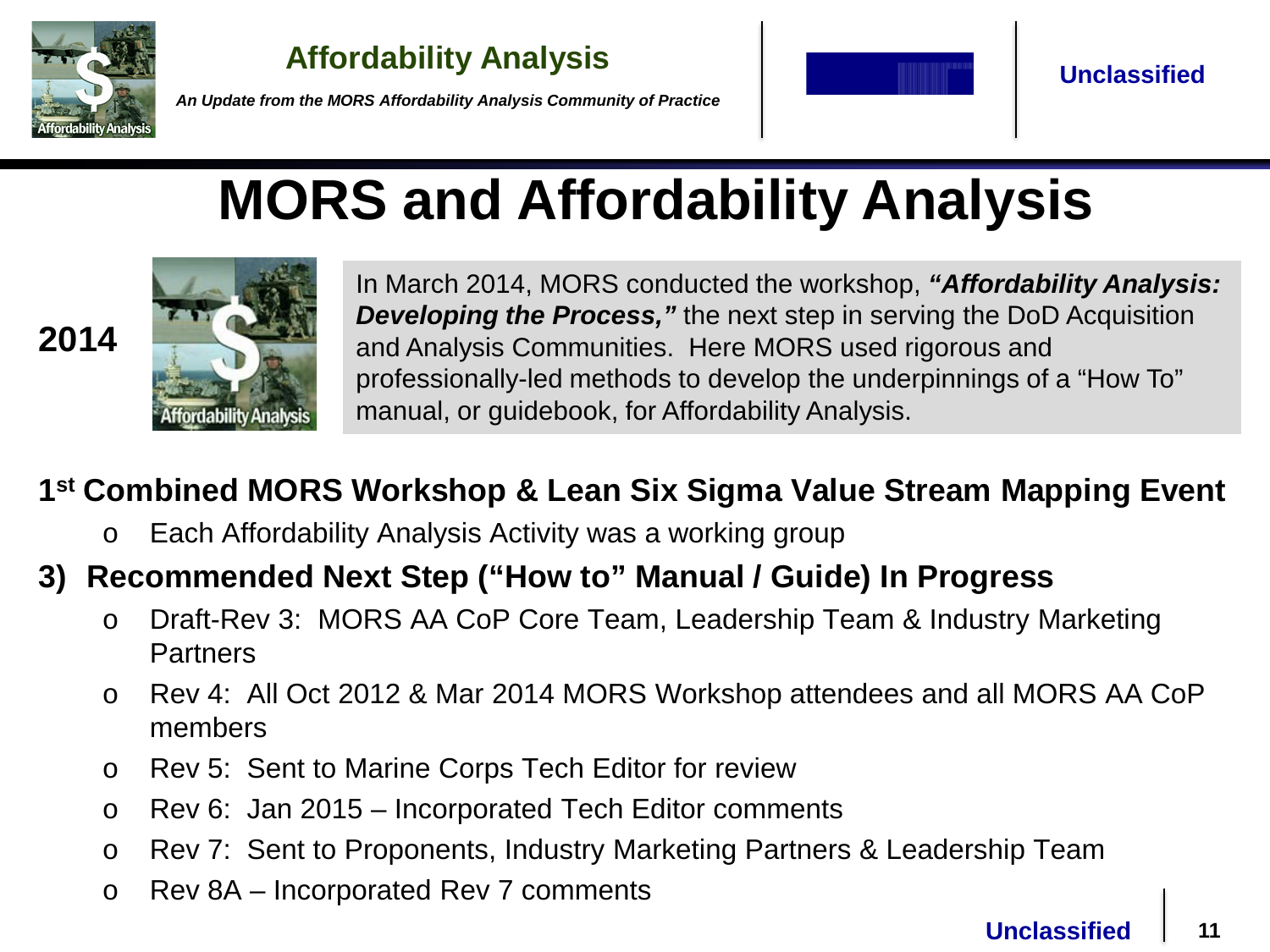

*An Update from the MORS Affordability Analysis Community of Practice*



**Unclassified**

# **Better Buying Power (BBP) Memos**

- **Better Buying Power 2.0 Memo** 
	- o Recommend reading before October 2012 workshop
	- o DAU provided an overview brief during Oct '12 workshop kick-off

### • **Affordability Research Document**

o BBP 2.0 used as a foundation throughout the document

# • **Better Buying Power 3.0 Memo**

- o Included in Appendix C3, "Selected References & Tools"
	- Referenced and all initiatives listed
- o Affordability may not be cost cutting or improved program management but rather "innovation and technical excellence."
- o Innovation and affordability are an intertwined critical issue for defense.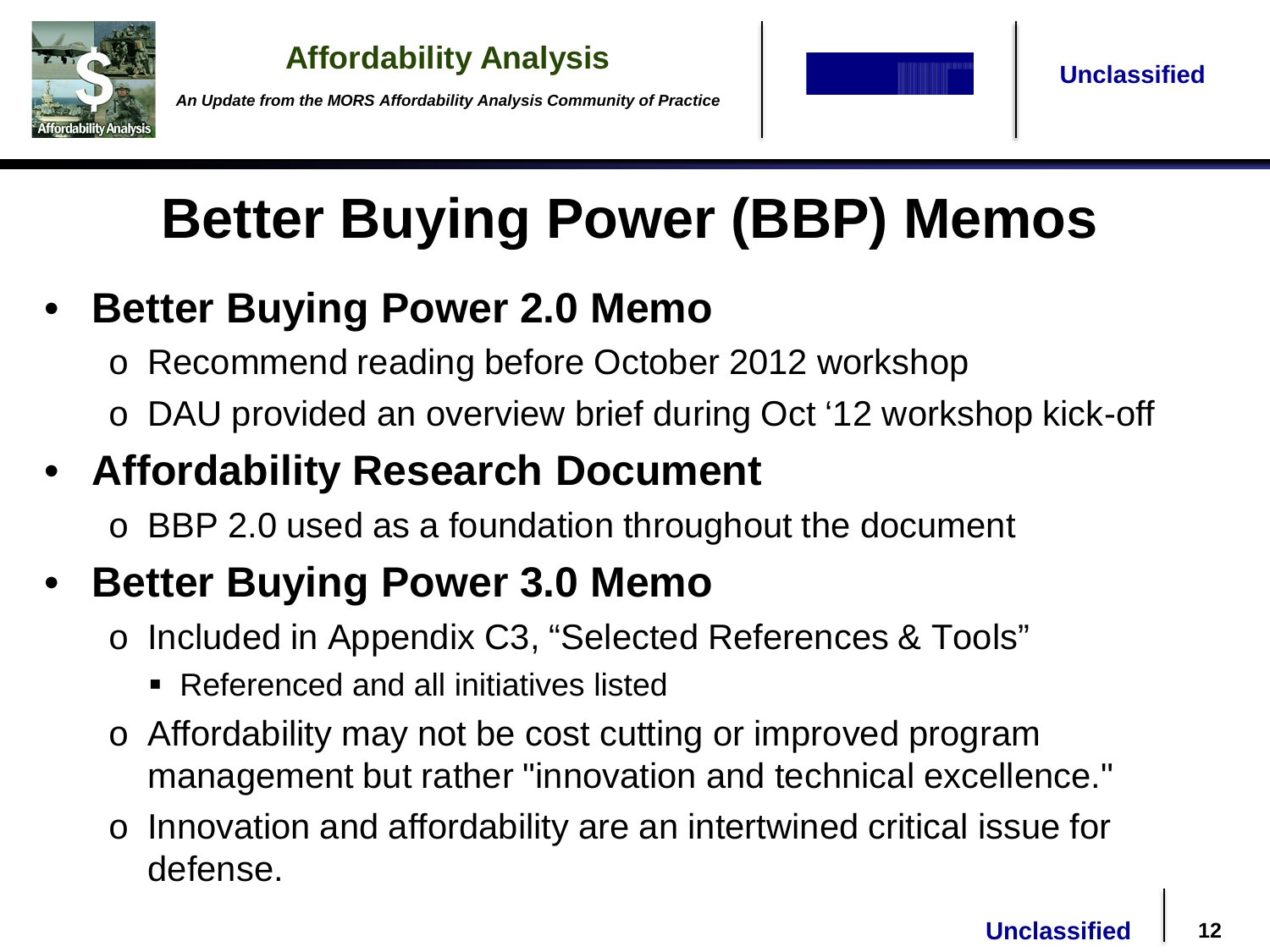

*An Update from the MORS Affordability Analysis Community of Practice*



**Unclassified**

# **Overview**

- **History of MORS and Affordability Analysis**
- **Current Status**
- **Request Support from NDIA SE Division**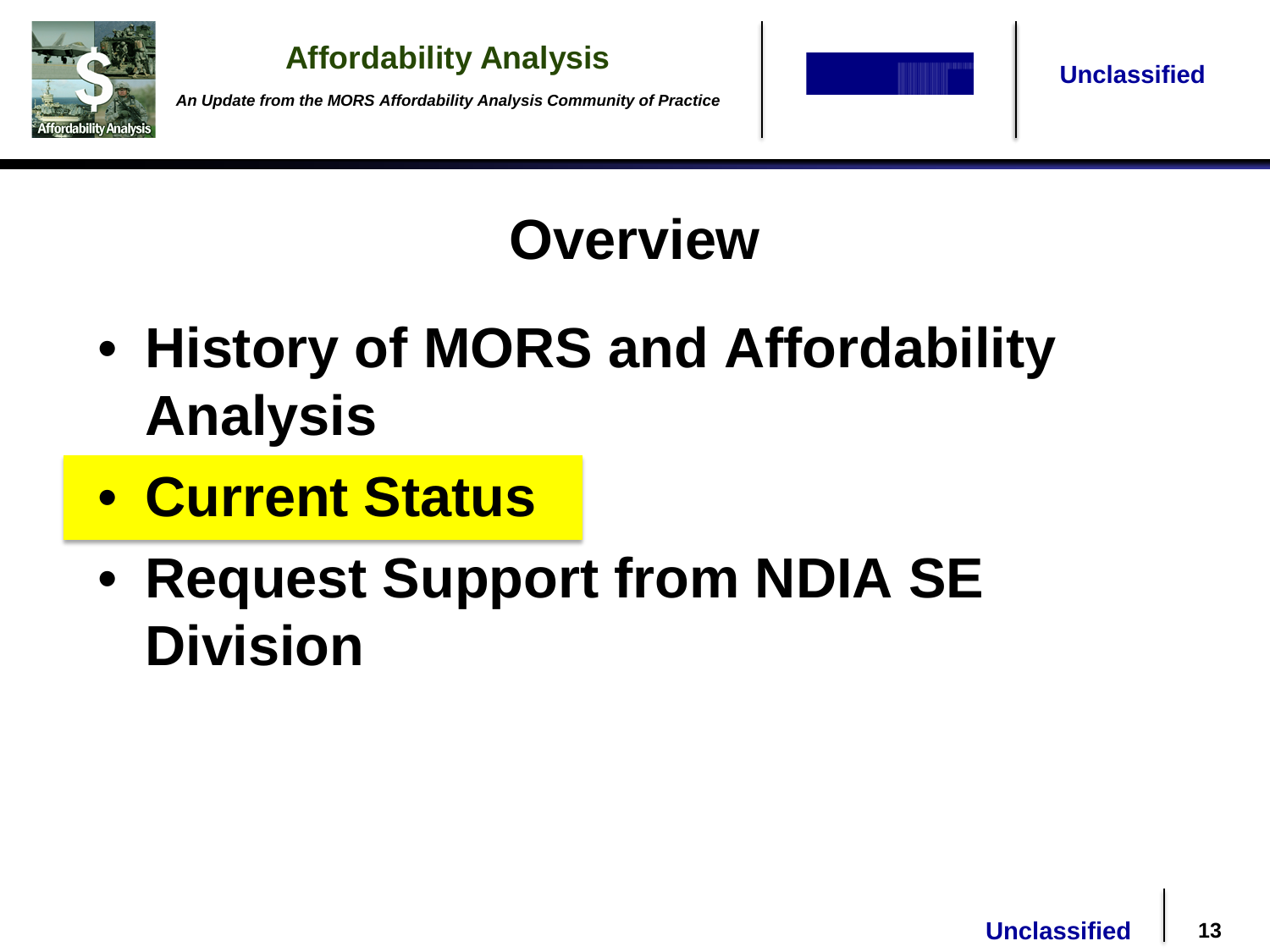

*An Update from the MORS Affordability Analysis Community of Practice*



**Unclassified**

# **Current Status: MORS Affordability Analysis**



Using the foundation from the *"Affordability Analysis: Developing a Process"* workshop, the MORS CoP developed a process document titled *"BIG A" AFFORDABILITY ANALYSIS: Analytical Considerations for Conducting "Big A" Affordability Analysis*. Contributors included our Industry Marketing Partners (INCOSE, NDIA SE Division & ICEAA), the four Services, and others across government and industry.



In February 2015, the MORS CoP solicited "pilot" projects across government and industry to *test* their process document. The feedback received will be used to update the document accordingly. The ultimate goal is to post the updated, final document on the MORS website for use across government and industry.

### • **Recommended Next Steps Status**

- 3) Develop a "how to" manual / guide / process
	- Revision 8A ready for testing
- 4) "Test" the process with pilot projects
	- 1 Government & 3 Industry projects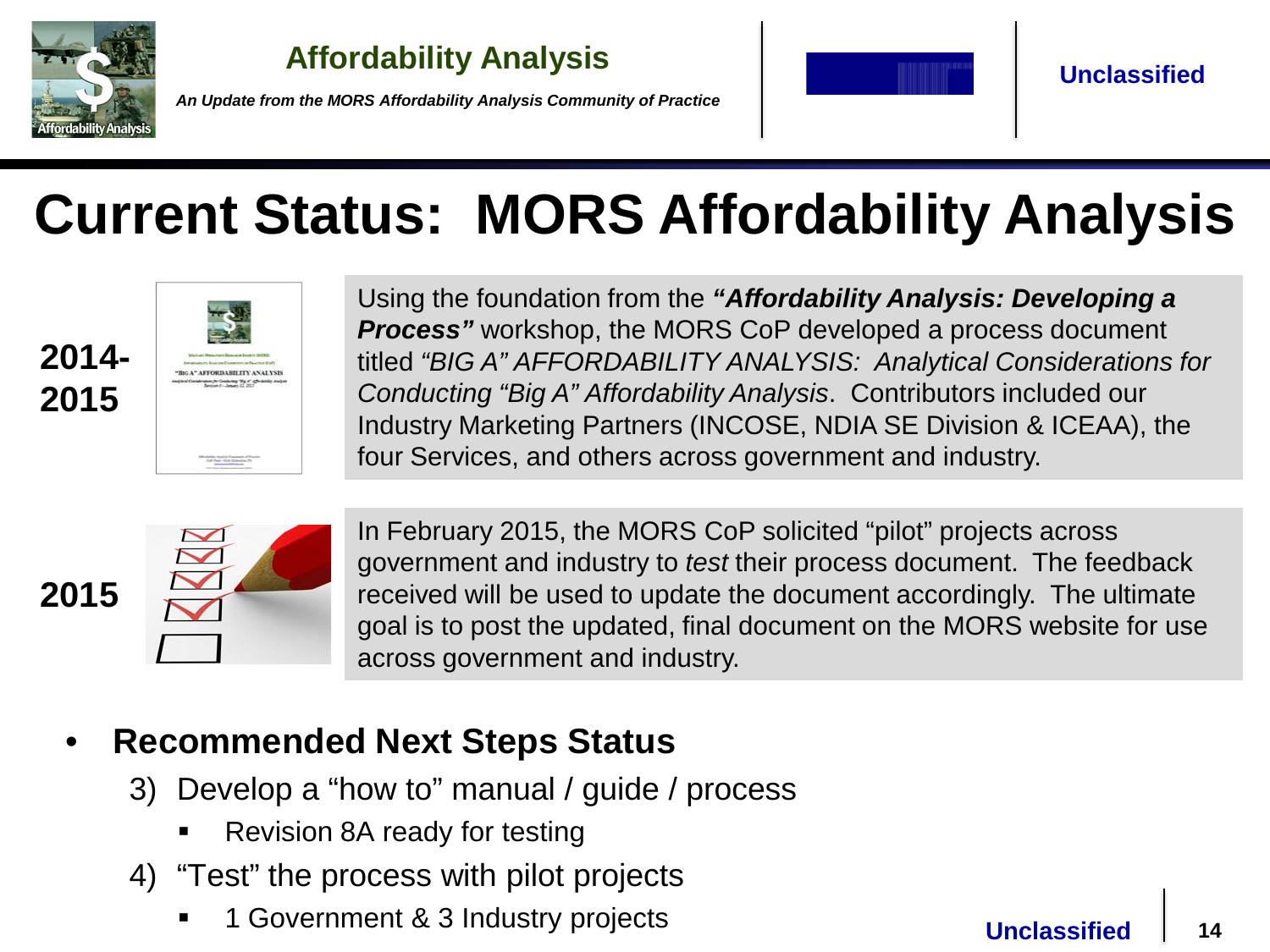

*An Update from the MORS Affordability Analysis Community of Practice*



# **"Big A" Affordability Analysis Main Body**

- **Executive Summary**
- **Sec 1: Background & Introduction**
	- Affordability Challenges
	- **Affordability Definitions**
	- o Purpose
	- Value Proposition

### **Each Activity:**

Overview, Inputs, Sub-Activities, Exit Criteria, and Outputs

- **Sec 2: Affordability Analysis Activities**
	- o Process Overview
	- o Requirements & Needs Activity
	- o Baseline & Gap Assessments Activity
	- o Alternative Analyses & Valuation Assessments Activity
	- o Trade-Off Analysis & Evaluation Activity
	- o Affordability Analysis Activities across the Acquisition Life Cycle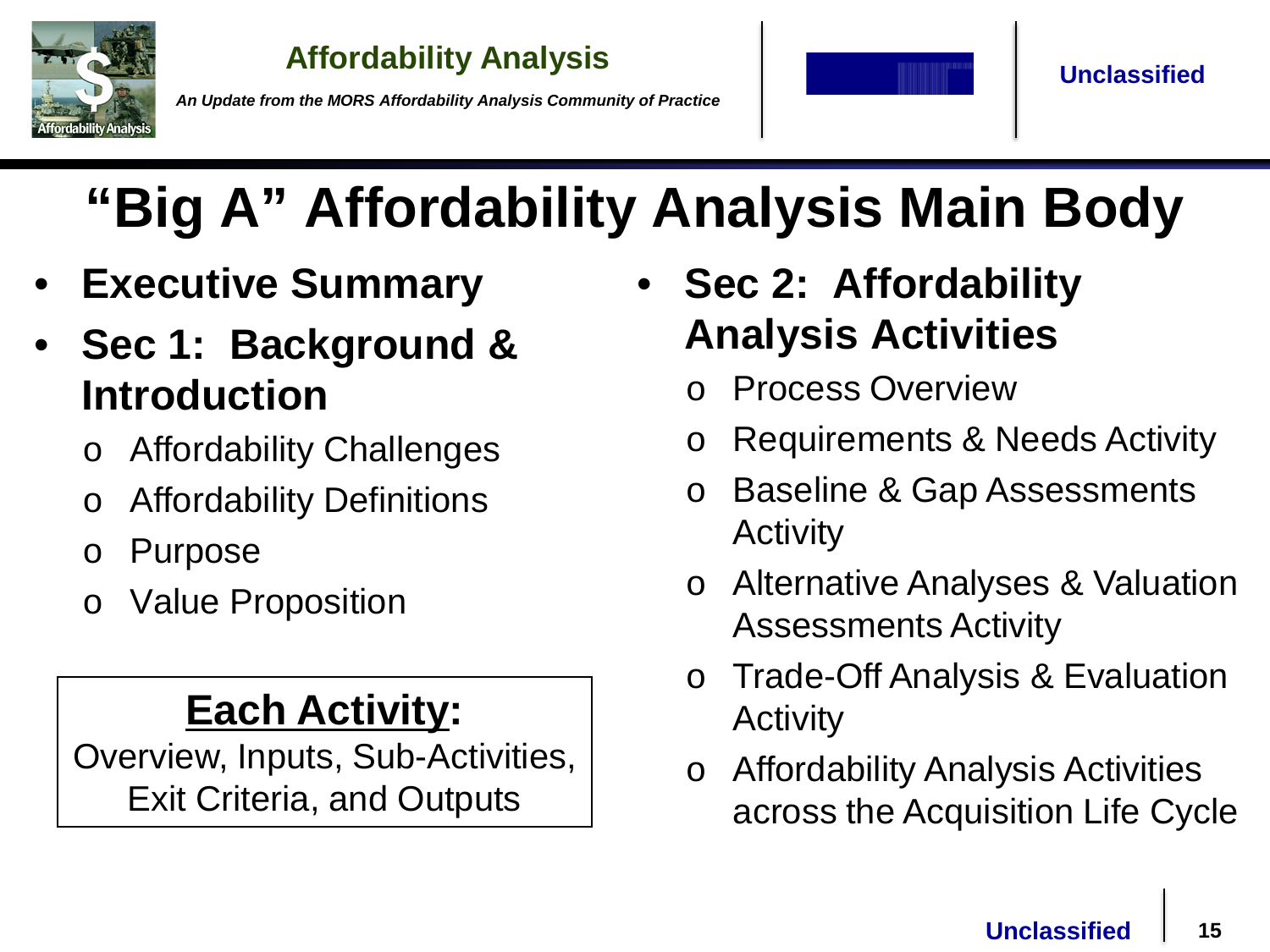

*An Update from the MORS Affordability Analysis Community of Practice*



# **"Big A" Affordability Analysis Appendices #1**

- **A – MORS Background**
	- o MORS & Affordability Analysis
- **B – Checklists**
	- Each of the 4 AA Activities

### • **C – Consideration When Starting**

- o Roles & Responsibilities (Oct '12 WG 1 Table)
- o Potential Metrics & Analysis (Oct '12 WG 3 Table)
- o Selected References & Tools
- o Sustainment Quad Chart
- **D – Other Community Best Practices & Lessons Learned**
	- o Acquisition Life Cycle
	- o Roles & Responsibilities
	- o Initial Affordability Assessment
	- o Opportunity Costs
	- o Affordability Targets
	- o Assumptions & Key Parameters
	- o Architecturally Driven Analytics
	- o Perishable Attribute, Agility
	- o Risk & Measurement
	- o Evolutionary Acquisition
	- o Portfolio & Knowledge Mgmt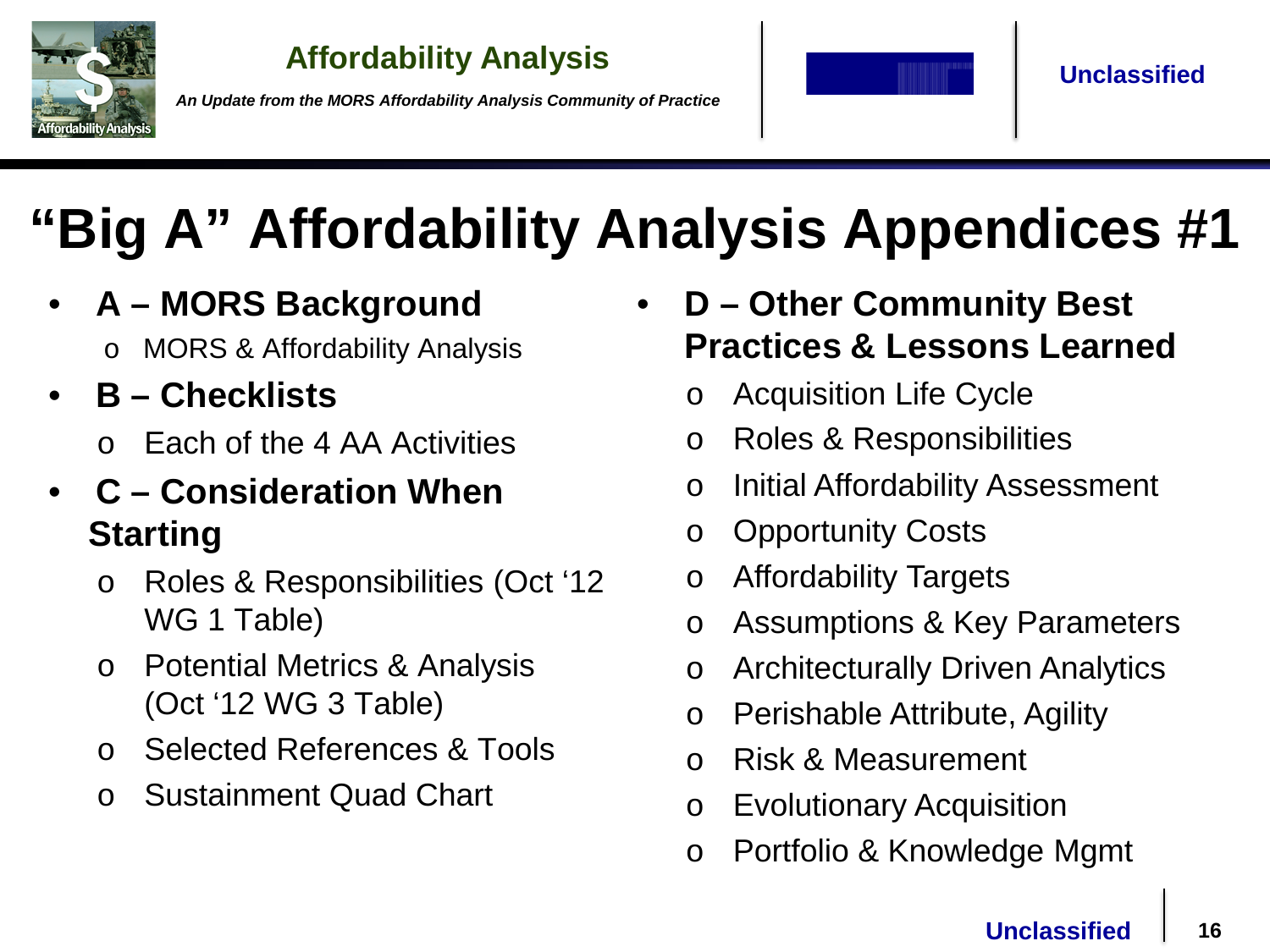

*An Update from the MORS Affordability Analysis Community of Practice*



**Unclassified**

# **"Big A" Affordability Analysis Appendices #2**

#### • **E – Other Considerations** • **F – References**

- Decisions at Different Levels
- Useful Affordability Analysis
- o Benefits, Sufficiency & **Quality**
- o Visualization
- o Risk & Uncertainty
- o Acronyms
- o Glossary
- o Organizational Contributions
- o AA CoP Members
- o March 2014 Workshop Attendees
- o References
- o End Notes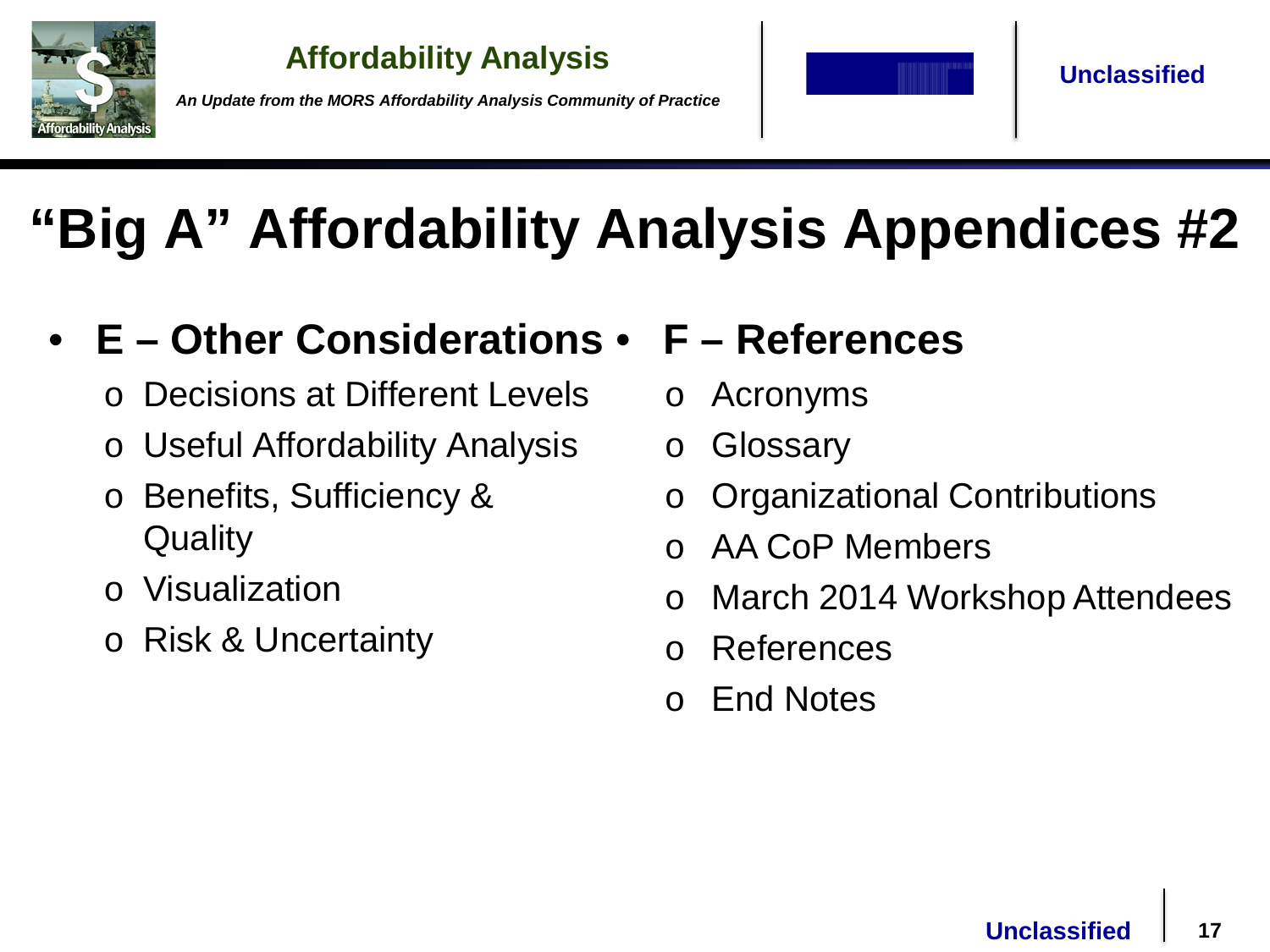

*An Update from the MORS Affordability Analysis Community of Practice*



**Unclassified**

# **Affordability Analysis Activities Overview**

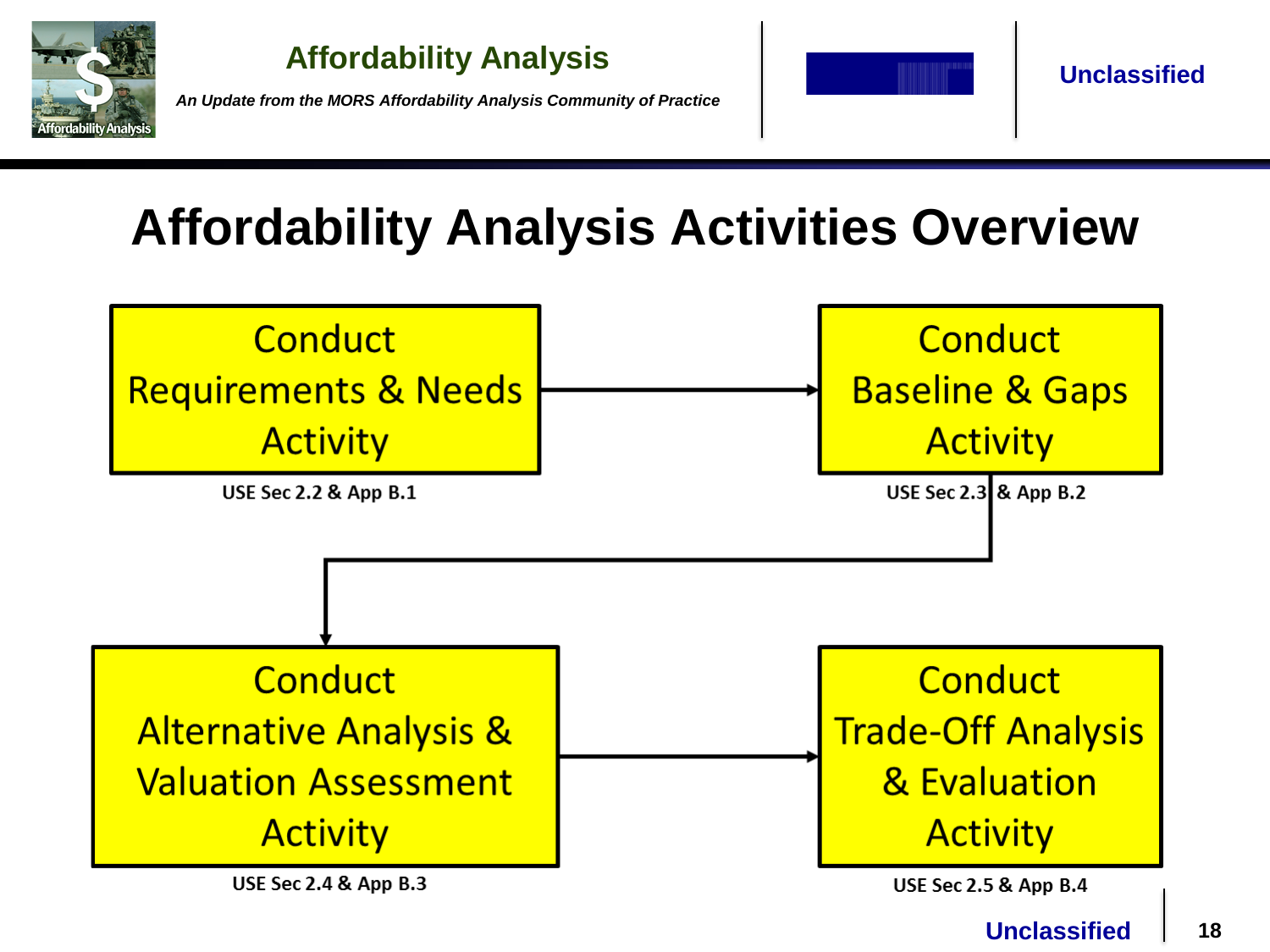

*An Update from the MORS Affordability Analysis Community of Practice*



**Unclassified**

# **Affordability Analysis: Preparation Considerations**

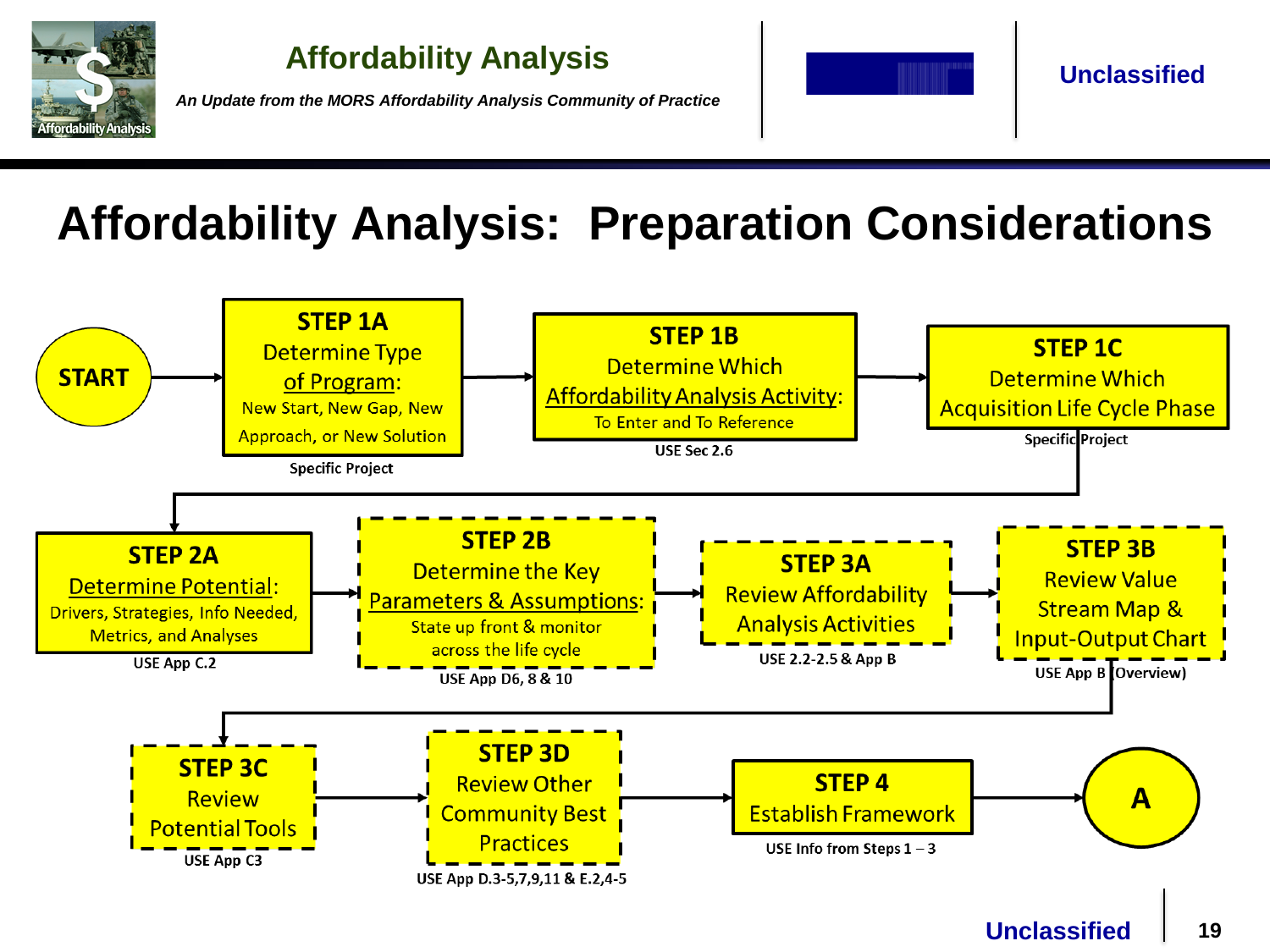

*An Update from the MORS Affordability Analysis Community of Practice*



**Unclassified**

# **Affordability Analysis: Execution Considerations**

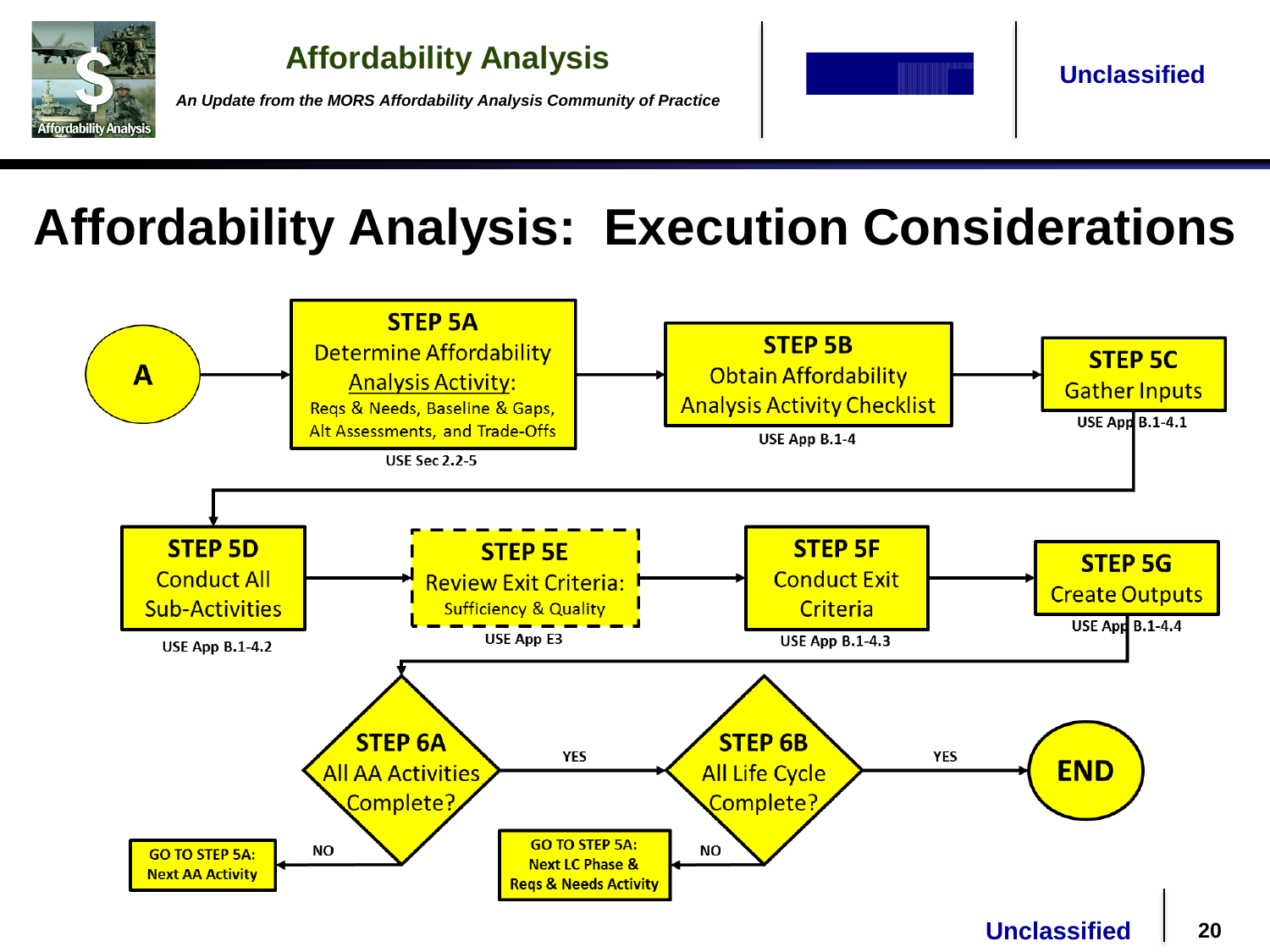



**Unclassified**

*An Update from the MORS Affordability Analysis Community of Practice*

# **Other Community Best Practices & Lessons Learned**

- Appendix D describes where we are today and introduces some proven best practices and lessons learned used by other communities to consider also using when applying the "Big A" affordability analysis activities in Section 2.
	- Economic analyses, system engineering process, risk analyses, project management, etc.
- Contributors believed that when these best practices and lessons learned were applied to their programs, they were "more affordable" (per their organization's definitions).
- However, they also believed these concepts were not applied consistently across their organizations, and they therefore recommended including these concepts in the MORS discussion.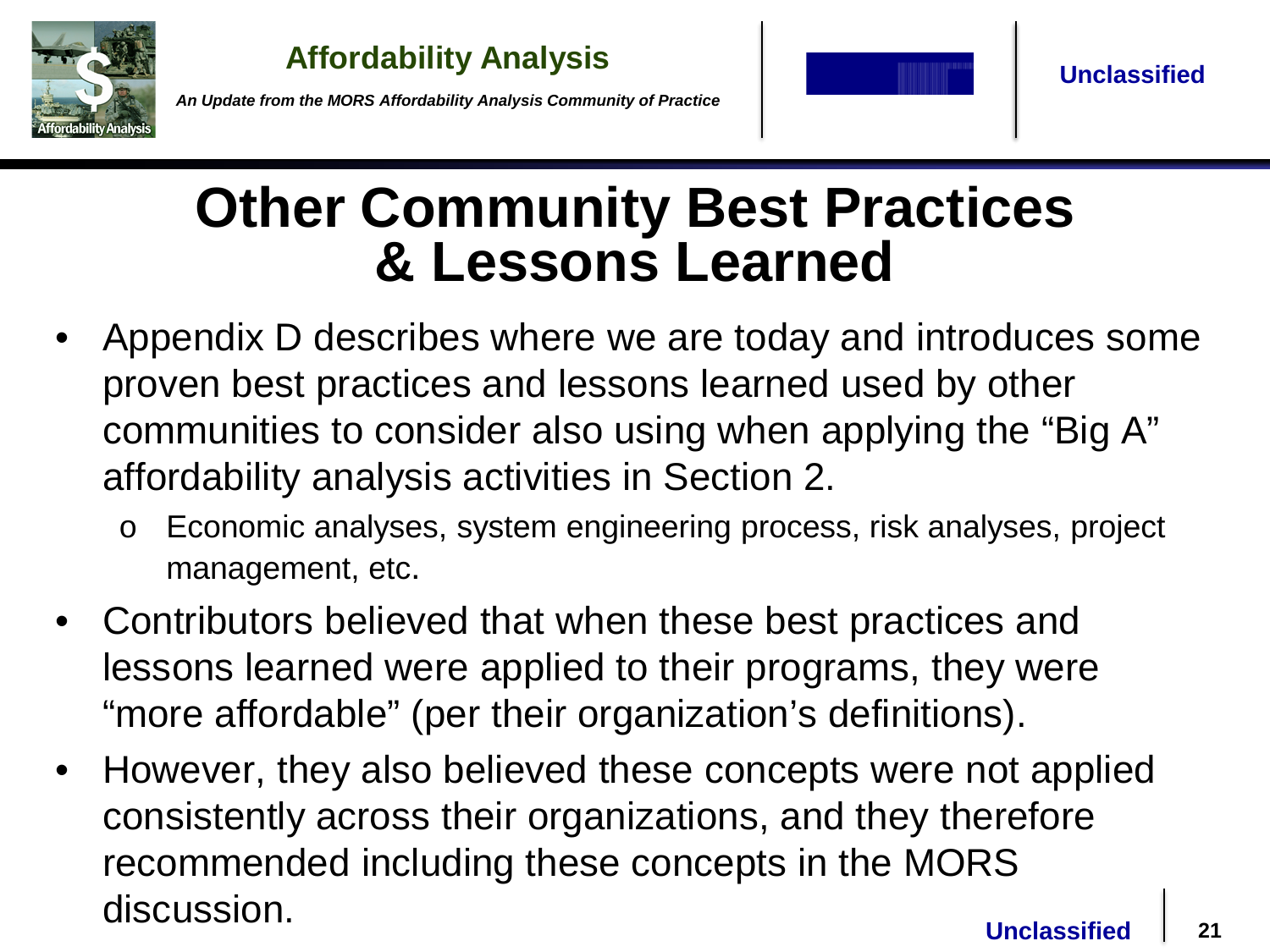



*An Update from the MORS Affordability Analysis Community of Practice*

# **"Pilot" Projects**

- MORS is preparing to start "piloting" their MORS *"Big A" Affordability Analysis Process Guide* with government and industry projects.
- The objectives of the pilot are to understand whether the MORS document provides value for conducting affordability analysis, i.e.,:
	- o To what extent does the MORS Guide provide value for conducting affordability analysis?
	- o Do the documents provide accurate and adequate guidance for gathering information and conducting phased affordability analytics to a user?
	- o Are the documents supportive and complementary to all "little a" processes and all project types, no matter where the project is in the acquisition lifecycle?
	- o Are all activity phases in Section 2 from the MORS document and the MORS Appendix B Consideration Checklists understandable, sensible, and assist in the project's planning and management?
	- o Do the affordability analytics ease communications between decisions layers?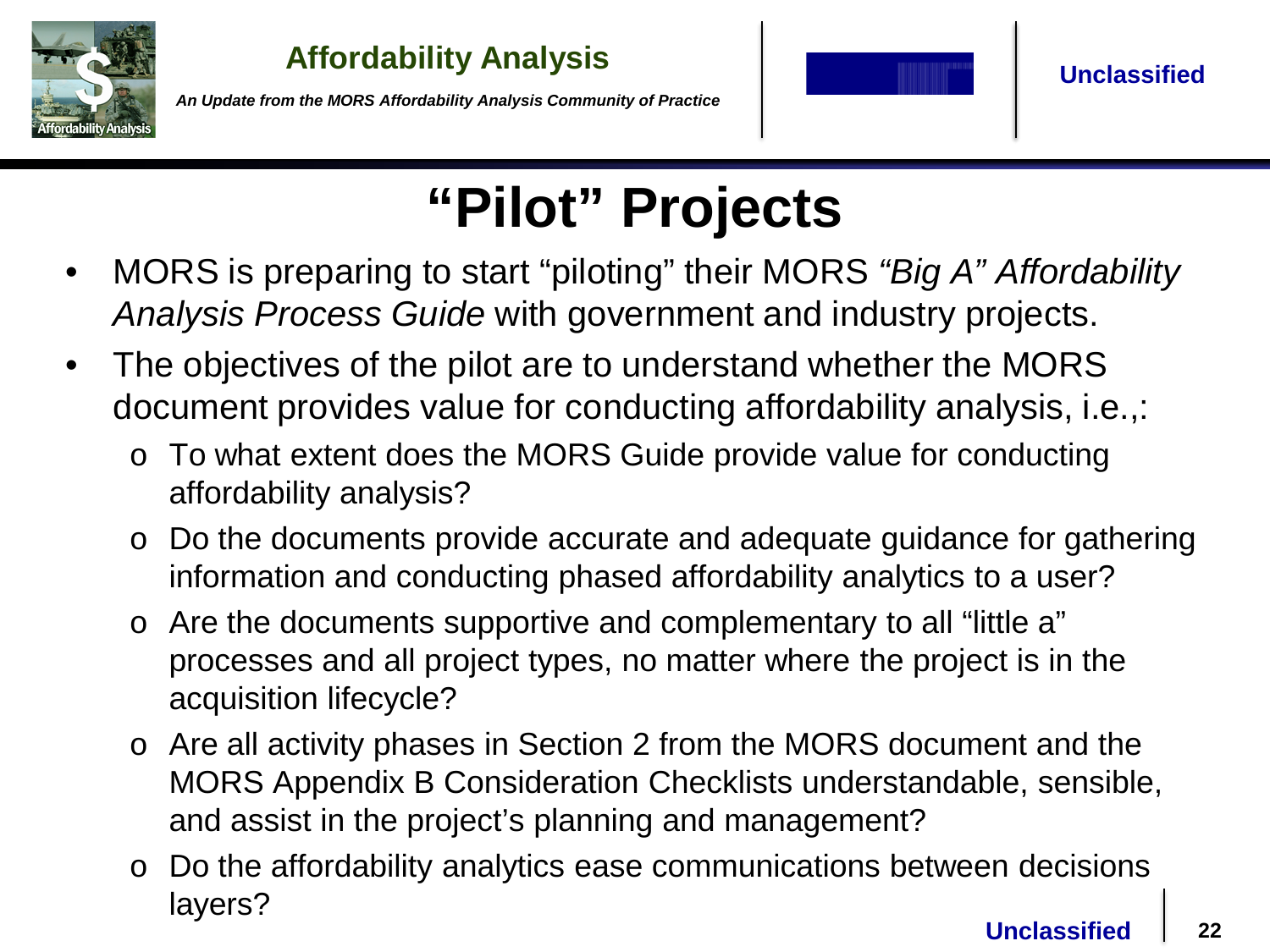



*An Update from the MORS Affordability Analysis Community of Practice*

# **MORS Affordability Analysis Course**

- **Title:**
	- o *Developing a "Big A" Affordability Analysis Capability A Familiarization and an Overview*

### • **When & Where:**

- o 83rd MORS Symposium, Monday afternoon June 22nd
- o DoD Mark Center / Hilton Mark Center, Alexandria, VA
- o Free to MORS members attending 83rd MORSS; \$100 others

### • **Purpose & Who Should Attend:**

- o To provide situational awareness and an overview on the government / industry affordability analysis process that was developed by MORS and is currently being tested across government and industry.
- o For all individuals involved in any affordability analysis, including operations analysts, systems engineers, cost analysts, project managers, program managers, economic analysts, etc.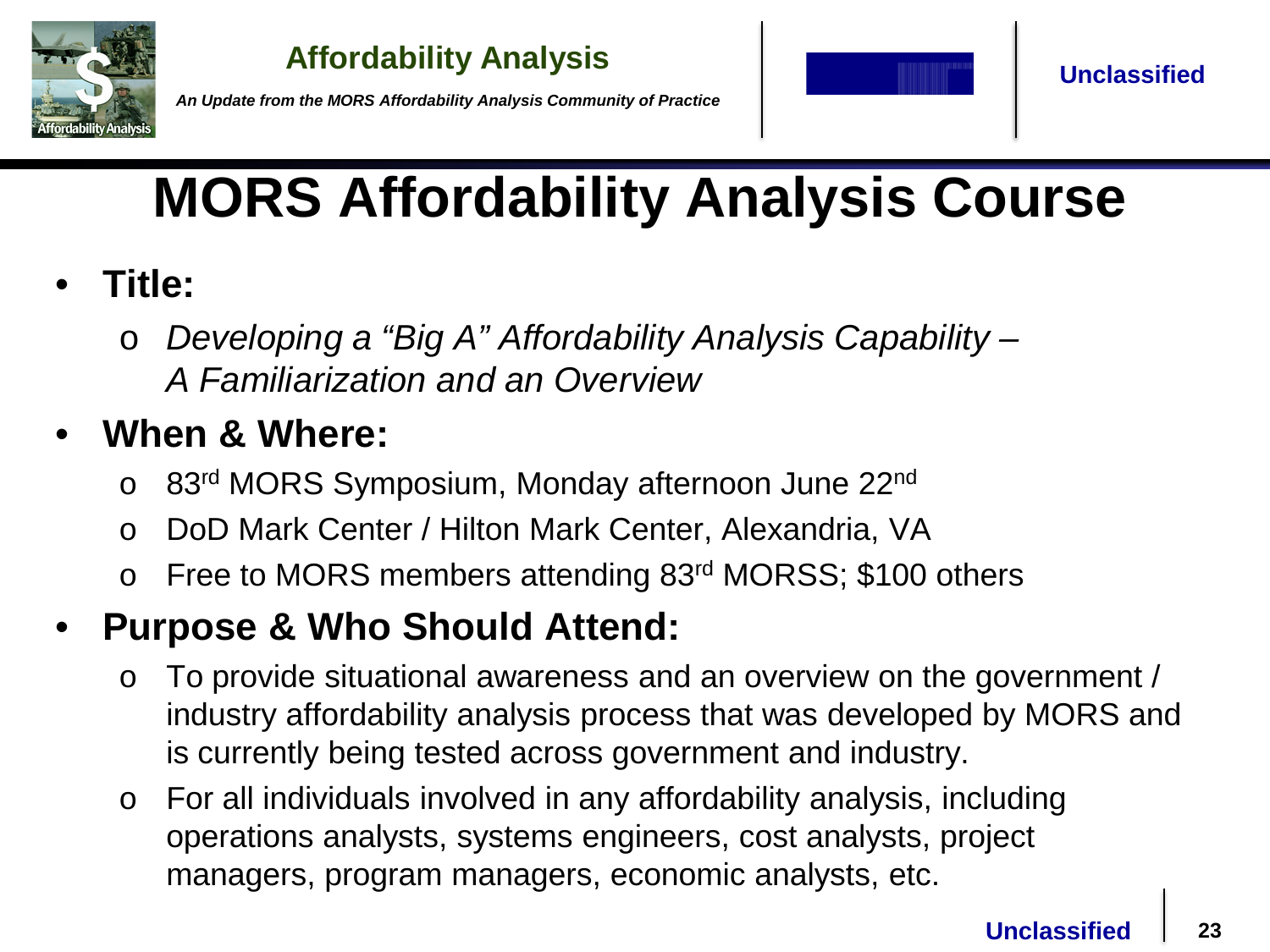

*An Update from the MORS Affordability Analysis Community of Practice*



**Unclassified**

# **Overview**

- **History of MORS and Affordability Analysis**
- **Current Status**
- **Request Support from NDIA SE Division**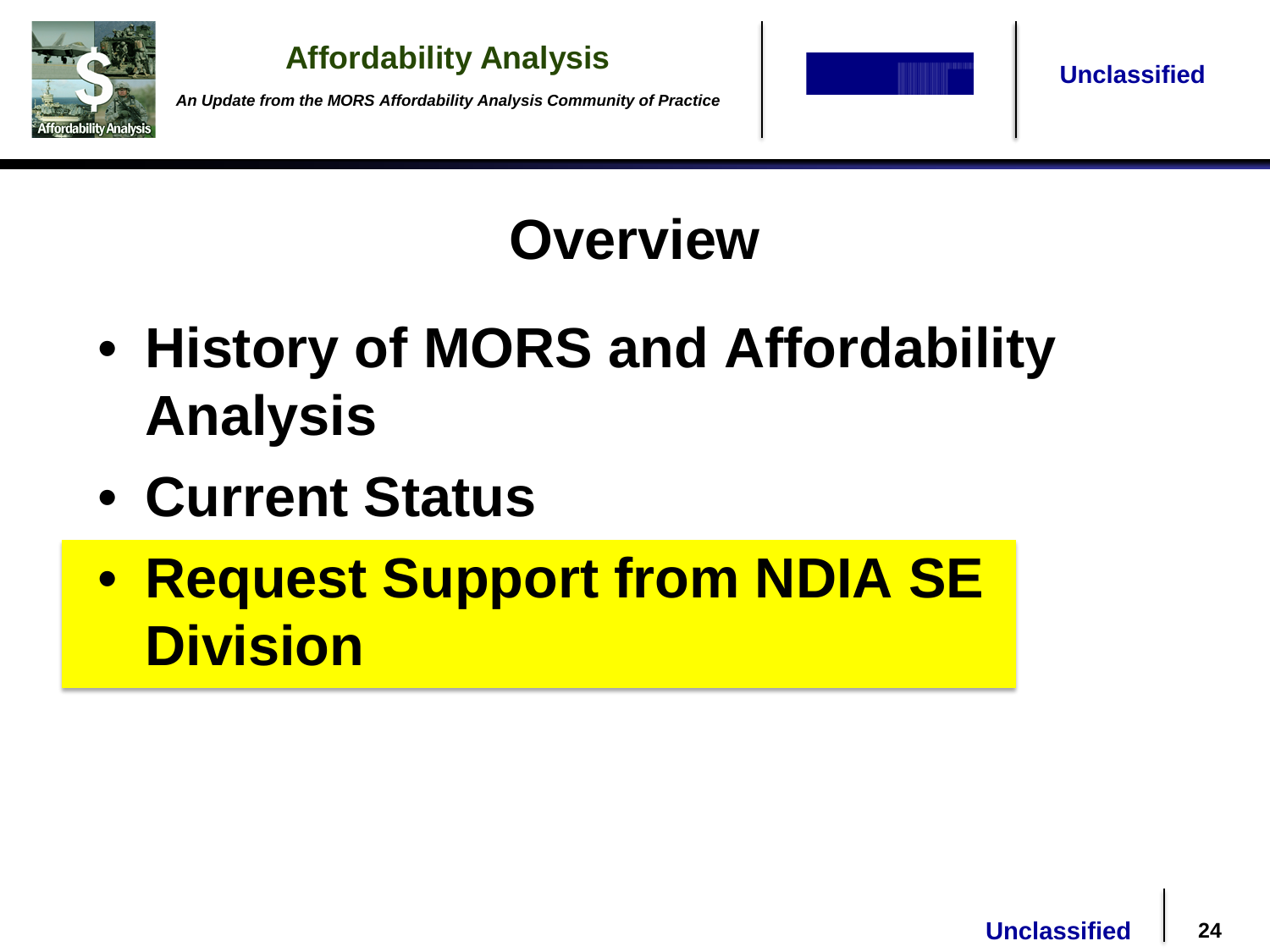





# **Requests for NDIA SE Division**

- Review Revision 8A of the MORS *"Big A" Affordability Analysis Process Guide*
- Recommend pilot projects MORS could "test" their process guide
- Register for the 83rd MORSS and attend the affordability analysis course

### **Contact the MORS AA CoP Chair:**

Kirk Michealson FS Tackle Solutions LLC, President & Owner [kirk.michealson@gmail.com](mailto:kirk.michealson@gmail.com), (407)375-3440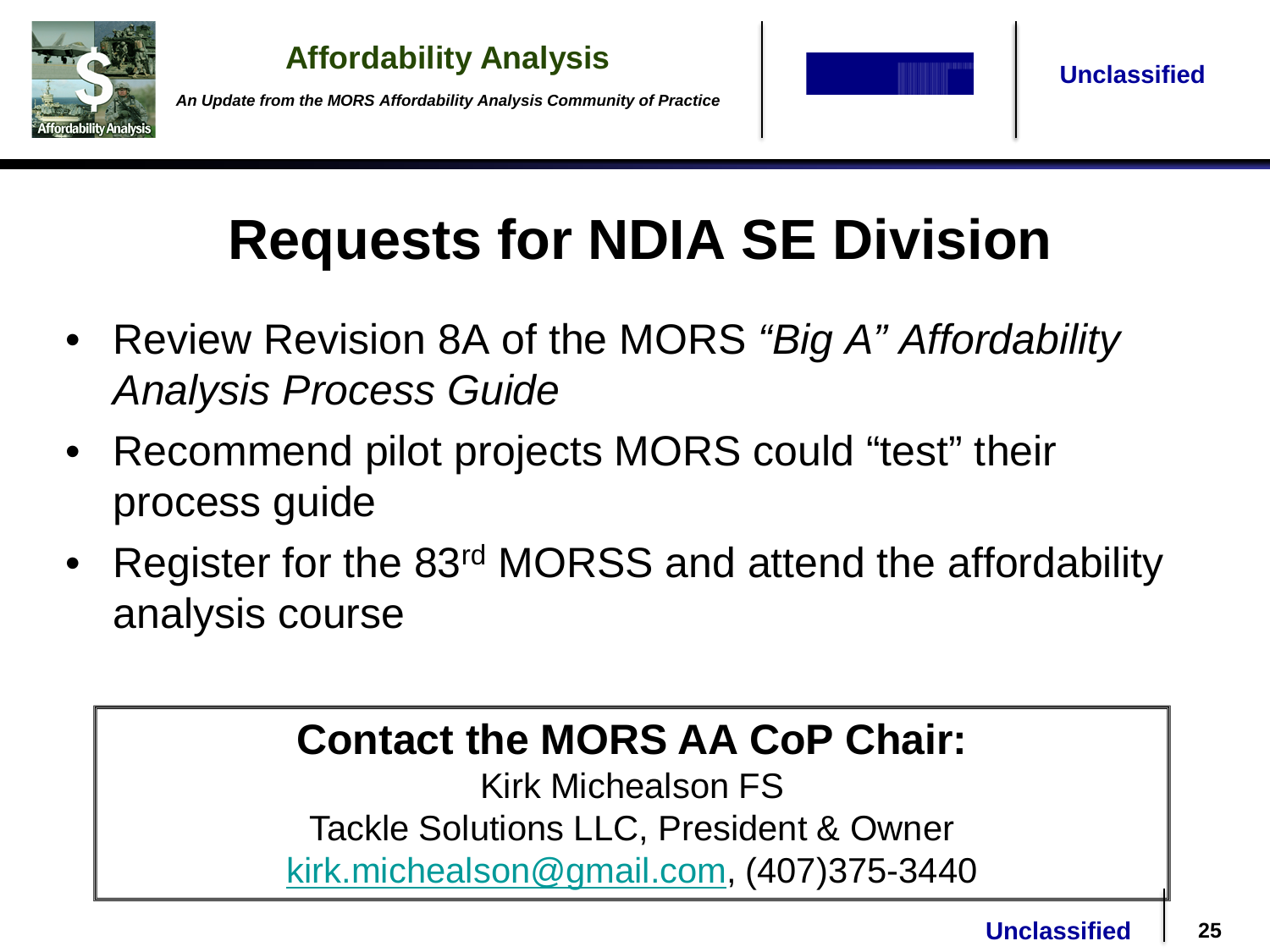

*An Update from the MORS Affordability Analysis Community of Practice*



#### **Unclassified**

# *QUESTIONS?*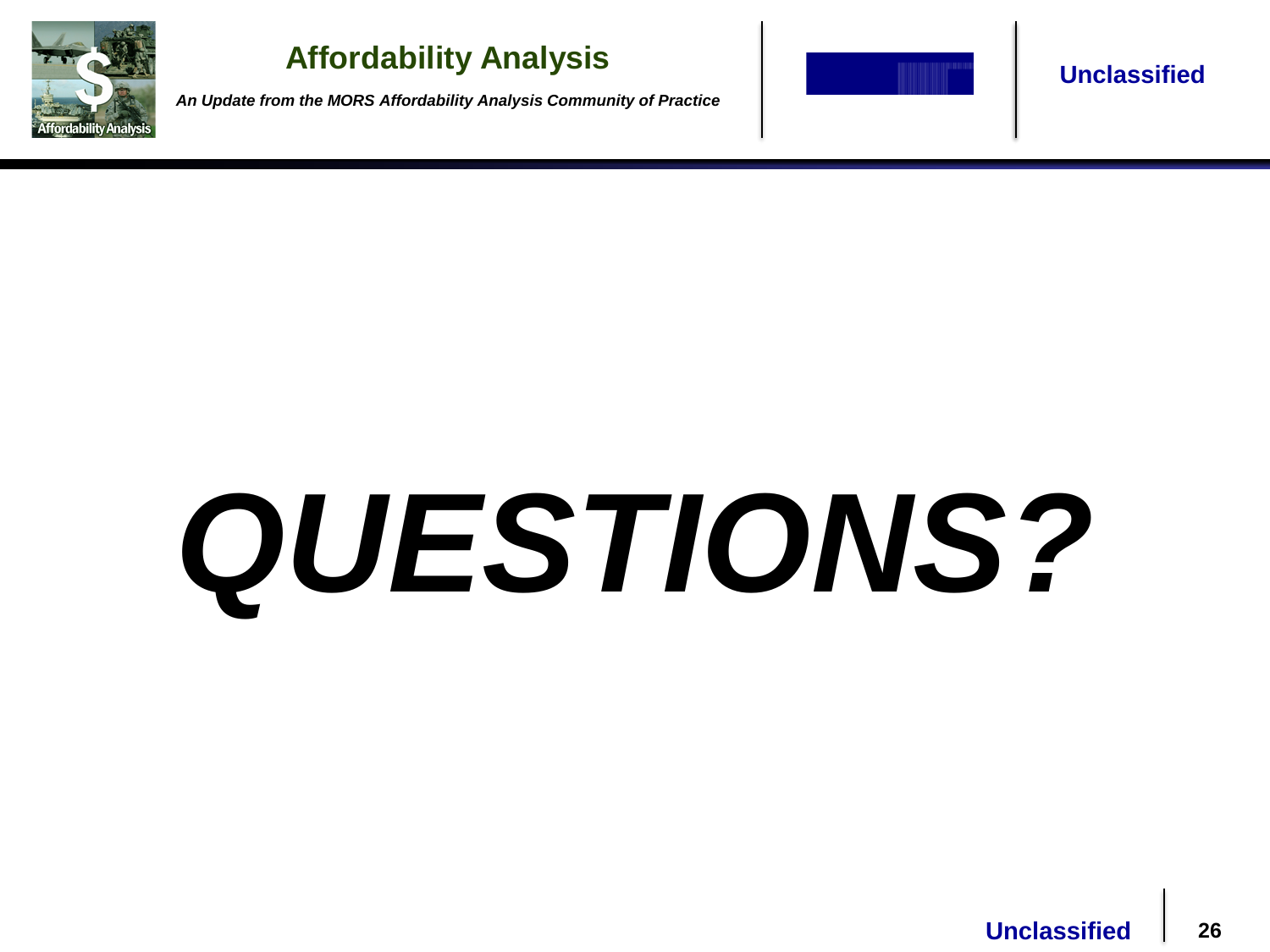

*An Update from the MORS Affordability Analysis Community of Practice*



**Unclassified**

# **Guidelines / Factors to Include**

- An iterative, and often recursive process
- Rarely will there be a dominant solution
- A complete life cycle perspective of capability affordability is needed
- Portfolios consist of a dynamic set of capabilities
- Risk considerations are important and essential element
- Timing is important
- Proportionality is important
- Initial affordability analysis tends to be lost when key programmatic decisions are made
- Trade space boundaries must be known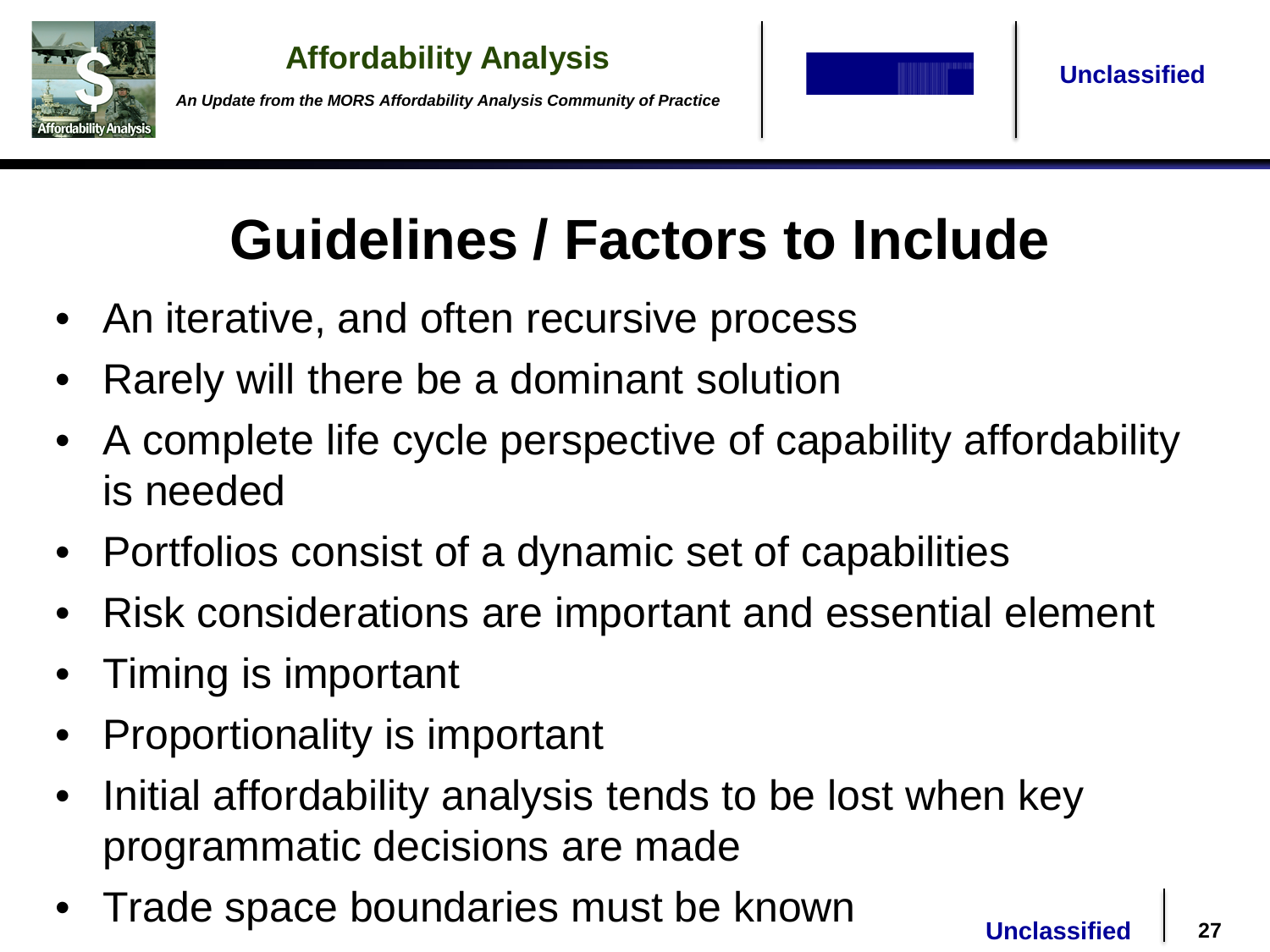

*An Update from the MORS Affordability Analysis Community of Practice*



**Unclassified**

# **Affordability Exit Criteria: Sufficiency**

- **Sufficiency Criteria to Support a Good Affordability Analysis**
	- o Grounded in a value proposition
	- o Addresses the entire life cycle
	- o Includes portfolio assessment
	- o Is time specific
	- o Contains data-driven analysis

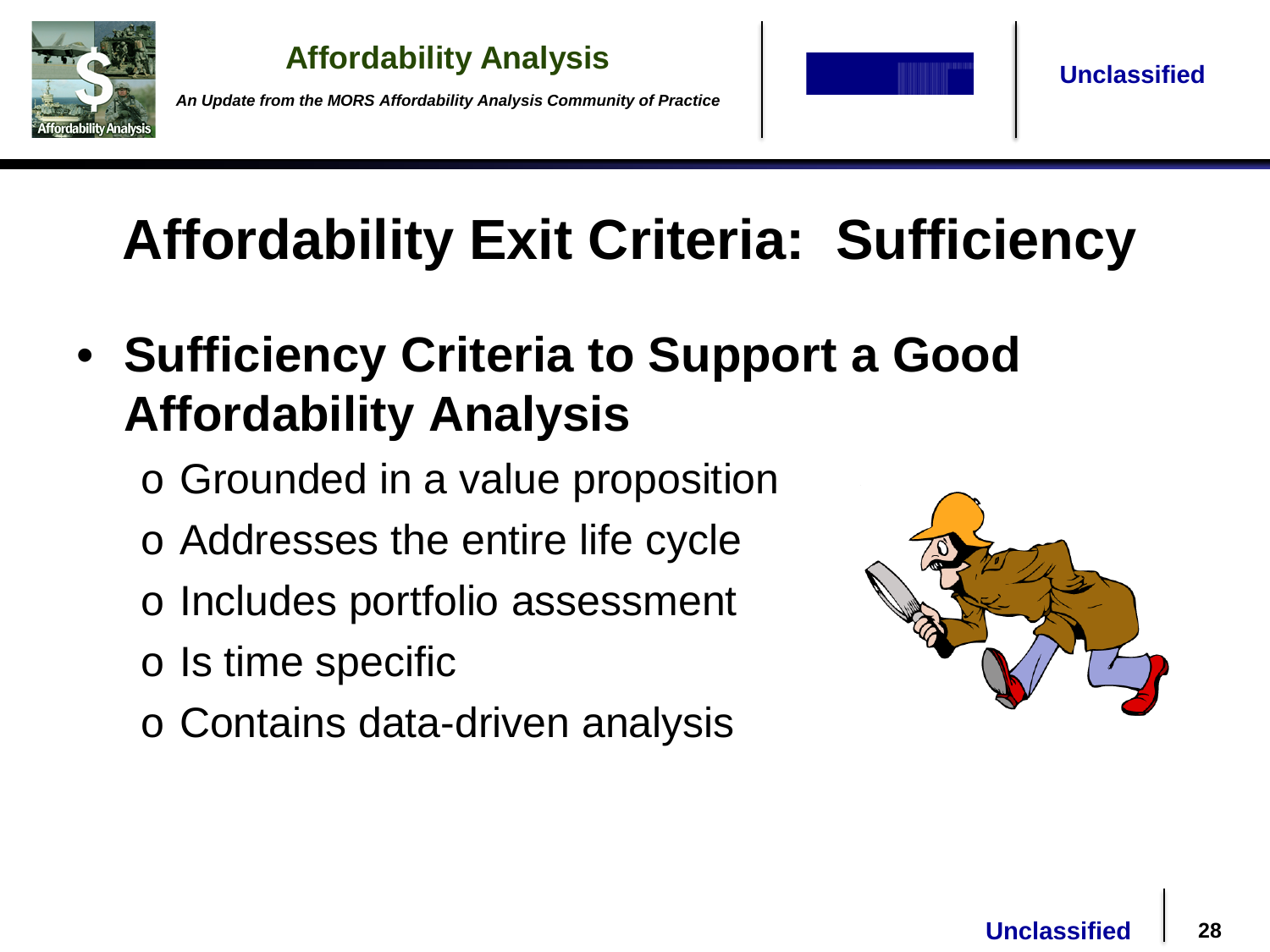





**Unclassified**

# **Affordability Exit Criteria: Quality**

- **If these sufficiency criteria are satisfied, the analysis will be able to provide a core set of quality information to decision makers**
	- o Prioritization
	- o Trade Demands
	- o Dollars per Capability
	- o Is it Worth the Cost
	- o Behavioral Change